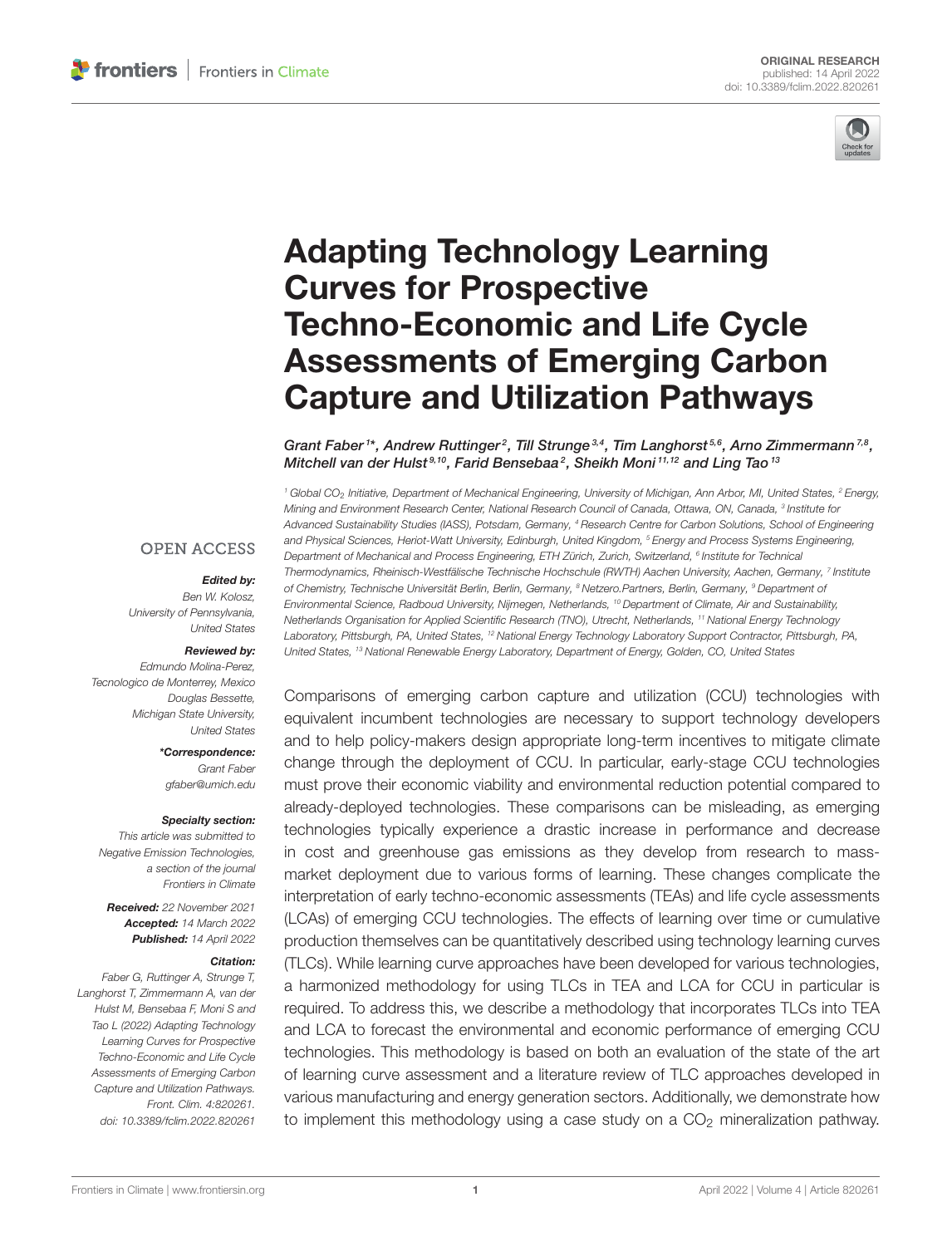Finally, commentary is provided on how researchers, technology developers, and LCA and TEA practitioners can advance the use of TLCs to allow for consistent, highresolution modeling of technological learning for CCU going forward and enable holistic assessments and fairer comparisons with other climate technologies.

Keywords: carbon capture and utilization, technology learning curves, experience curves, learning rates, prospective assessment, CO<sub>2</sub> mineralization, techno-economic assessment, life cycle assessment

## INTRODUCTION

Carbon capture, utilization, and storage (CCUS) can serve as an important tool in emissions mitigation. Various sources indicate that billions of metric tons of  $CO<sub>2</sub>$  will ultimately be utilized or sequestered every year  $\text{[CO}_2$  [Sciences Global CO](#page-11-0)<sub>2</sub> Initiative, [2016;](#page-11-0) [Hepburn et al., 2019;](#page-11-1) [International Energy Agency \(IEA\),](#page-11-2) [2019\]](#page-11-2). Carbon capture and storage (CCS) has high mitigation potential due to the large number of  $CO_2$ -emitting plants where it can be applied [\(Mac Dowell et al., 2017;](#page-12-0) [Hepburn et al., 2019\)](#page-11-1). Carbon capture and utilization (CCU) is attractive because of its ability to substitute conventional carbon-intensive production routes and offset high capture costs [\(Mac Dowell et al., 2017\)](#page-12-0). The production of building materials such as concrete, cement, and aggregates offers particularly significant utilization potential ranging from one to five billion metric tons of  $CO<sub>2</sub>$  per year by 2050 (CO<sup>2</sup> [Sciences Global CO](#page-11-0)<sup>2</sup> Initiative, [2016\)](#page-11-0).

Despite CCU's significant potential, one of the most significant barriers to its large-scale deployment is the current low technology readiness level (TRL) of most CCU technologies [\(Hepburn et al., 2019\)](#page-11-1). Due to the lack of available data and high uncertainty at low TRLs, identifying promising CCU pathways that scale well remains a challenge [\(Roh et al.,](#page-12-1) [2020;](#page-12-1) [Zimmermann et al., 2022\)](#page-12-2). Moreover, a lack of a common analysis method that includes technological, economic, environmental, and social aspects makes comparisons of different CCU technologies difficult [\(Zimmermann and Schomäcker,](#page-12-3) [2017\)](#page-12-3).

Identifying the best available technologies and developing appropriate policy support is complex and requires advanced assessment tools. As the goal of CCU development is to displace carbon-intensive products in an economically and environmentally viable manner [\(Mac Dowell et al., 2017\)](#page-12-0), a harmonized approach for evaluating CCU technologies through the means of techno-economic assessment (TEA) and life cycle assessment (LCA) is necessary. To support this effort, the Global  $CO<sub>2</sub>$  Initiative (GCI) has published guidelines for conducting such assessments [\(Zimmermann et al., 2020\)](#page-12-4) along with guidance on how to commission, understand and derive decisions for CCU processes for practitioners, decision-makers, and research commissioners [\(Cremonese et al., 2020\)](#page-11-3). There are a couple of other guidance documents covering LCA and cost estimation for CCUS technologies as well [\(Skone et al., 2019;](#page-12-5) Roussanaly et al., [2021\)](#page-12-6). This study seeks to expand on this previous work by offering a framework for improving the robustness of impact forecasting for emerging CCU technologies.

New technologies such as CCU are often at a disadvantage compared to incumbent technologies that have generally already gone through a significant level of iteration and optimization. Novel technologies and pilot plants do not have a high degree of technological learning or experience. Some methods for incorporating learning effects into economic and environmental assessment have previously been proposed [\(Thomassen et al.,](#page-12-7) [2020;](#page-12-7) [Roussanaly et al., 2021\)](#page-12-6), and many involve assessing data for similar technologies that have already been optimized. Given data gaps and methodological limitations, current TEA and LCA assessments offer limited value for informing projections about the viability of CCU in climate mitigation pathways. Not considering technological learning or using unfounded assumptions associated with scaling and future research and development (R&D) will likely lead to misleading predictions. As CCU technologies generally include several process units with different maturity levels and scalability challenges, there is a need to develop granular technology learning curves (TLCs) to improve assessments and subsequent projections and planning. Furthermore, current learning curves are mostly limited to projecting cost changes, and there has been little work on forecasting greenhouse gas (GHG) emission performance. Thus, there is a need to develop TLC approaches that can be implemented with existing TEAs and LCA approaches using consistent and harmonized methodologies.

To this end, this study evaluates the state of the art of learning curve assessment in order to develop a harmonized framework and high-level roadmap for CCU technology assessments. After a short introduction to learning curves and learning rates, we review the application of these principles to relevant fields such as energy generation and storage. With sufficient background information, we then integrate established methodologies with the more nascent field of CCU to enable fair comparison across TRLs. Finally, a case study on a CCU mineralization pathway is implemented to demonstrate the proposed methodology.

**Abbreviations:** CCU, carbon capture and utilization (or use); TEA, technoeconomic assessment; LCA, life cycle assessment; CCUS, carbon capture, utilization (or use), and storage (or sequestration); CCS, carbon capture and storage (or sequestration); IEA, International Energy Agency; CO<sub>2</sub>, carbon dioxide; TRL, technology readiness level; GCI, Global CO<sub>2</sub> Initiative; R&D, research and development; TLC, technology learning curve; GHG, greenhouse gas; OFLC, one-factor learning curve; TFLC, two-factor learning curve; LBS, learning-by-searching; LBD, learning-by-doing; MFLC, multi-factor learning curve; LBU, learning-by-using; LBI, learning-by-interacting; NETL, National Energy Technology Laboratory; FOAK, first-of-a-kind; NOAK, n<sup>th</sup>-of-a-kind; IEAGHG, International Energy Agency Greenhouse Gas R&D Programme; CapEx, capital expenditures; OpEx, operating expenditures; LR, learning rate; MEA, monoethanolamine.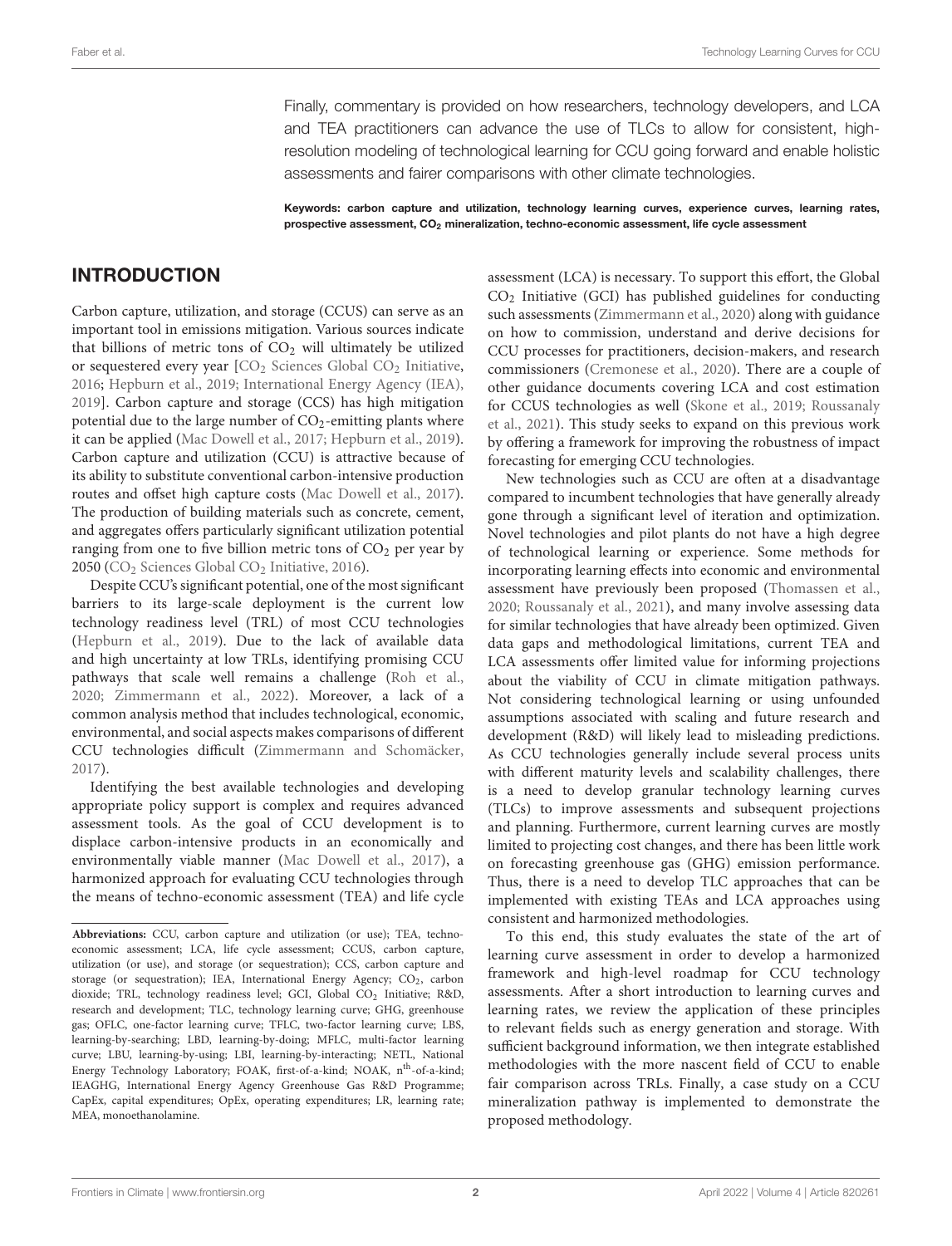### LEARNING CURVES: BRIEF LITERATURE REVIEW

#### Current Approaches

The concept of technological learning curves has been used since at least 1899, when they were applied to telegraph operation [\(William and Harter, 1899\)](#page-12-8). More famously, learning curves received their first significant quantitative treatment in 1936 when they were applied by Theodore Paul Wright (the namesake of Wright's law; unrelated to the Wright brothers) in the aircraft industry to quantify the observation that labor time decreased by 20% for every doubling of aircraft production [\(Wright,](#page-12-9) [1936\)](#page-12-9). Since then, they have been applied to a wide range of technologies and have guided companies and policy-makers for strategic purposes. Simply put, learning curves refer to an increase in performance per unit of a specific technology as the cumulative production volume of that technology increases [\(Zauner et al., 2019\)](#page-12-10). Cost per unit and even other metrics that derive from performance, such as energy use and emissions per unit, can be used in place of performance. Cost will be used throughout this section to demonstrate the concept of technology learning, although it should be noted that changes in cost derive from increased performance due to learning. Thus, performance metrics for a given technology could be used in place of cost variables in the formulas featured here. In its simplest form, the relationship between cost and production is often represented by a power law as shown in Equation (1).

$$
c_t = c_0^* \left(\frac{P_t}{P_0}\right)^{-\alpha} \tag{1}
$$

Here, the unit cost  $(c_t)$  and cumulative production  $(P_t)$  at time t are related to the unit cost  $(c_0)$  and cumulative production  $(P_0)$  at some initial time through the learning index exponent,  $\alpha$ . When plotted on a log–log scale, this learning index is represented linearly and usually with a negative slope to indicate decreasing costs over time [\(Rivera-Tinoco et al., 2012\)](#page-12-11). Often, a learning rate, LR, that represents the percentage cost reduction with each doubling of cumulative production is derived using Equation (2).

$$
LR = 1 - 2^{-\alpha} \tag{2}
$$

Learning rates are often calculated for various industries or technologies for comparison or projection purposes. For example, the learning rate for solar PV is often cited at around 20% [\(McDonald and Schrattenholzer, 2001;](#page-12-12) [Görig and Breyer,](#page-11-4) [2016\)](#page-11-4) and the rate for aerospace industry generally has been cited at 15% [\(Thomassen et al., 2020\)](#page-12-7). Ultimately, learning rates for different technologies arise from numerous factors including labor efficiency, standardized manufacturing, optimization of product design, and shared utilization of resources within the company—all factors that lead to increased efficiencies in the overall process [\(Zauner et al., 2019\)](#page-12-10). Using the formulas provided above, all of the factors contributing to technology learning are aggregated into one factor, and therefore this process can be referred to as a one-factor learning curve (OFLC) (Wiesenthal et al., [2012\)](#page-12-13). OFLCs benefit from leveraging easily accessible data such as investment costs and production volumes and, as a result, tend to be widely used when deriving learning curves (Rubin et al., [2015\)](#page-12-14). While relatively simple, convenient, and resistant to overfitting, OFLCs have been criticized for not accurately representing the dynamics of cost reductions from learning (Yeh and Rubin, [2012;](#page-12-15) [Rubin et al., 2015\)](#page-12-14). Moreover, OFLCs are only able to represent technology that has reached a degree of actual commercialization, as cost data are generally either non-existent or confidential at early TRLs [\(Elia et al., 2020\)](#page-11-5).

Two-factor learning curves (TFLCs) were developed in order to disaggregate some of the different learning factors [\(Kouvaritakis et al., 2000\)](#page-11-6). Specifically, the TFLC separates learning into learning-by-searching (LBS, which is also sometimes referred to as learning-by-researching) and learning-by-doing (LBD). LBS describes cost reductions in the technology as a result of research activities, while LBD refers to cost reductions in the technology as a result of experience gained during production [\(Elia et al., 2020\)](#page-11-5). Explicitly integrating a research variable can help with modeling early-stage technologies. The formula for the TFLC is shown below, where  $\alpha$ is the LBD index, KS is the knowledge stock from R&D activities (potentially measured in R&D expenditures), and  $\beta$  is the LBS index as shown in Equation (3).

$$
c_t = c_0 \left(\frac{P_t}{P_0}\right)^{-\alpha} * (KS)^{-\beta} \tag{3}
$$

Multi-factor learning curves (MFLCs) expand on TFLCs. In MFLCs, LBD is just one component of learning-by-deployment and is accompanied by learning-by-using (LBU), which models cost reductions arising from user feedback, and learning-byinteracting (LBI), which models cost reductions from knowledge exchange through the supply chain [\(Elia et al., 2020\)](#page-11-5). Each factor seeks to delineate the effect of individual learning areas but increases the complexity of the learning curve.

Previous studies have highlighted the importance of public R&D in technological learning and correspondingly advocate for the use of a TFLC [\(Wene, 2008;](#page-12-16) [Wiesenthal et al., 2012\)](#page-12-13). Furthermore, studies have delineated the relative importance of learning at various stages of the innovation process, with learning being relatively high during the R&D stage, likely as a result of LBS [\(Elia et al., 2020\)](#page-11-5). Learning was found to be highest during the pilot stage due to the combined effect of LBS and LBD, after which additional effects such as economies of scale and automation became the dominant factors in subsequent cost reductions [\(Elia et al., 2020\)](#page-11-5). Fluctuations in markets—often leading to different costs for feedstocks, energy, or labor—also frequently play an important role in changing costs over time [\(Elia et al., 2020\)](#page-11-5). It is important to acknowledge the difference between endogenous and exogenous factors that affect costs. Endogenous factors include technological learning, whereas exogenous factors arise from market factors such as materials and labor costs that are unrelated to the fundamental technology. Exogenous factors can also be referred to as "spillovers" from other industries. It can be challenging for statistical models to separate endogenous and exogenous factors, which can lead to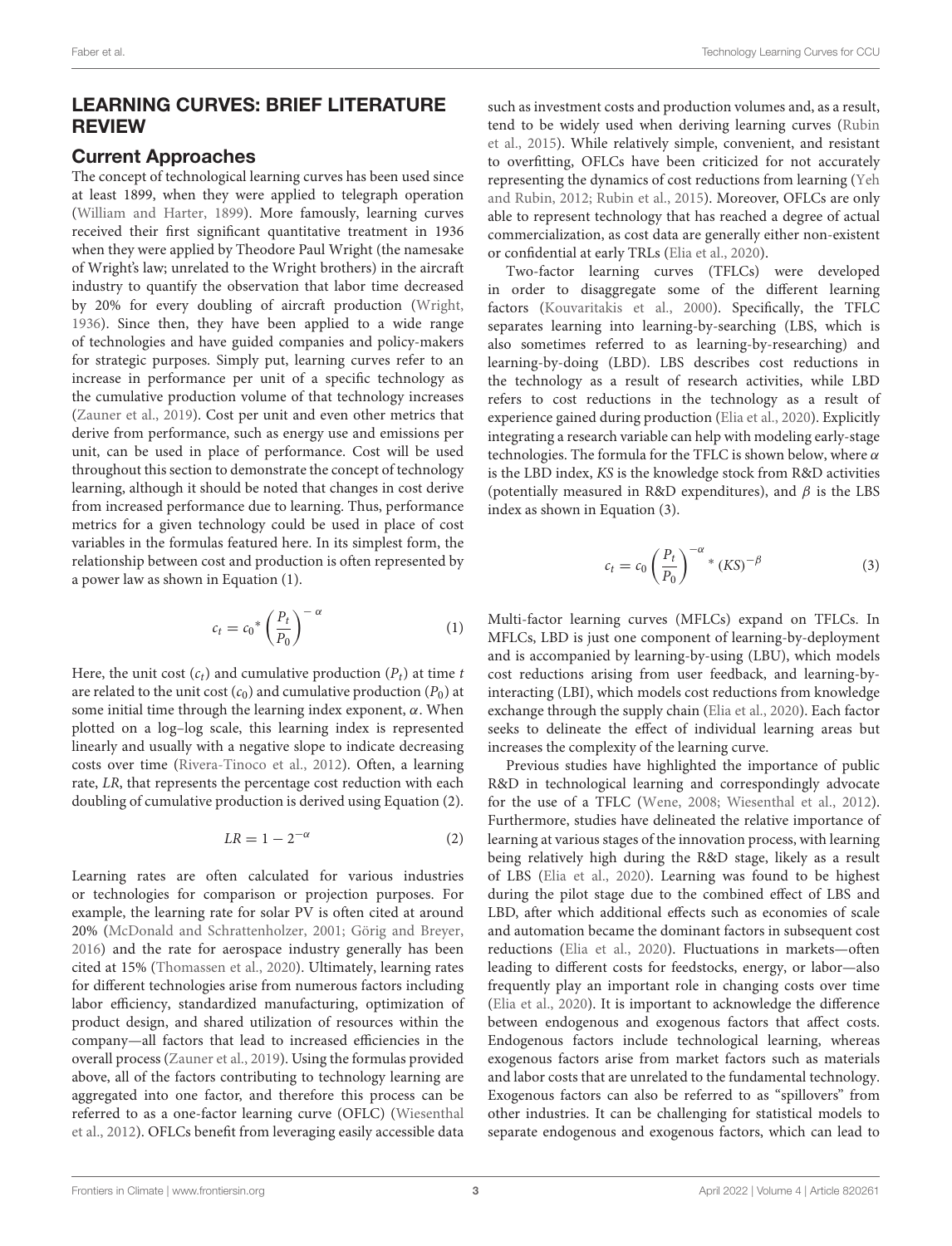biased estimates of learning when analyzing past data [\(Nordhaus,](#page-12-17) [2014\)](#page-12-17).

This article offers a framework for applying OFLCs to carbon capture and utilization technologies to model how capital costs and greenhouse gas emissions could change with increased deployment. The OFLC approach focusing only on deployment was chosen due to the lack of data on both cumulative production and R&D funding. Therefore, the approach offered in this study is only the first step in constructing defensible projections of the total cost for carbon capture and utilization technologies. A more comprehensive approach would include other learning effects—such as LBS, LBI, and LBU—coupled with economy-of-scale effects and projections for important market costs like feedstocks, labor, and even carbon taxes, which can complement learning effects through market-pull mechanisms that accelerate innovation (Jordaan et al., [2017\)](#page-11-7). Expected changes in emissions of feedstocks and energy sources should naturally be integrated into projections of environmental impact. Importantly, projections should also account for disconnects between R&D-level designs and largescale, commercial processes, as doing otherwise risks neglecting design gaps that hinder scalability [\(Huang et al., 2018\)](#page-11-8). For high-level and rapid projections, general learning rates that have been shown to cluster around 20% [\(Wene, 2008\)](#page-12-16) could be applied to CCU, although this study details approaches that can allow for more precise calculations. Ultimately, creating granular and fully-informed projection models for various low carbon technologies will help identify gaps and therefore opportunities for accelerating the mitigation of climate change.

# Learning Curves for Relevant Technologies

Calculation of learning rates is widely performed in literature, often for energy generation and storage [\(Jamasb, 2007;](#page-11-9) Rubin et al., [2015;](#page-12-14) [Schmidt et al., 2017;](#page-12-18) [Elia et al., 2020;](#page-11-5) Thomassen et al., [2020\)](#page-12-7) but more recently for CCS [\(Rubin, 2019;](#page-12-19) [Zauner et al.,](#page-12-10) [2019\)](#page-12-10) and hydrogen technologies [\(Schoots et al., 2008;](#page-12-20) [Saba et al.,](#page-12-21) [2018\)](#page-12-21). We reviewed the state-of-the-art approaches for different technologies such as batteries, energy generation systems (e.g., solar PV, wind), fuel cells (solid oxide fuel cells in particular), electrolysis, methanation, and CCS to understand the challenges and benefits that come with these different approaches.

Assessing methods used to calculate learning for CCS is particularly relevant for CCU as both of these technology classes involve a capture component. Capture costs can vary from tens of dollars per metric ton of  $CO<sub>2</sub>$  to hundreds of dollars per ton depending on the source and the plant [\(House et al.,](#page-11-10) [2011;](#page-11-10) [Budinis et al., 2018\)](#page-11-11), although learning will likely occur for each individual capture technology. As  $CO<sub>2</sub>$  capture can significantly increase operating costs, future studies should be standardized to include this component. Rubin et al. looked at the use of learning curves to estimate costs and learning rates of seven technologies relevant to power plants with  $CO<sub>2</sub>$  capture [\(Rubin et al., 2015\)](#page-12-14). These learning rates are then combined according to the required processes for four power plant types with capture technologies: natural gas combined cycle, pulverized coal, integrated gasification combined cycle, and oxyfuel. Our approach incorporates an approach similar to [Rubin et al. \(2015\)](#page-12-14) to include these costs and consequent learning rates.

A report from the National Energy Technology Laboratory (NETL) analyzed learning rates for estimating costs between firstof-a-kind (FOAK) and  $n^{\text{th}}$ -of-a-kind (NOAK) plants (2013). The report provides a comprehensive list of suggested learning rates for different processes in various energy systems derived from a literature search. Notably, the report notes that Fischer–Tropsch synthesis has a suggested learning rate of 5%,  $CO<sub>2</sub>$  capture, recovery, and compression has a suggested learning rate of 3%, and  $CO<sub>2</sub>$  transport and sequestration has a suggested learning rate of 5% [\(National Energy Technology Laboratory, 2013\)](#page-12-22).

## Findings and Limitations

A 2020 review by Thomassen et al. provides an overview of learning effects in new technology assessment and offers five recommendations [\(Thomassen et al., 2020\)](#page-12-7). These include: (a) analyzing technologies using both component-level and end product-level learning rates to understand drivers of learning; (b) using technical, economic, and environmental learning rates to develop a comprehensive learning model; (c) combining projections from experts with extrapolated performance metrics generated with learning curves; (d) considering LBS effects using patent and experimental data when possible; and (e) prioritizing the use of historical data and literature values (over rates from similar technologies or derivations from current projections) when calculating learning rates [\(Thomassen et al.,](#page-12-7) [2020\)](#page-12-7). The authors also provide an extensive list of learning rates—including rule-of-thumb rates—from literature in their work [\(Thomassen et al., 2020\)](#page-12-7). When rule-of-thumb values are used, it is recommended that the underlying uncertainty of these values be fully acknowledged to properly characterize the learning curve of the technology under consideration. As a final comment, the authors discuss the importance of harmonizing data before calculating a learning rate, which includes adjusting for inflation and scale.

Further review of existing literature on TLCs yielded the following insights that complemented those from Thomassen et al. [\(2020\)](#page-12-7) during the development of our methodology.

- There is significant uncertainty when estimating learning rates due to a lack of high-quality data, resulting in diverse estimates across studies. Due to this variation, sensitivity analysis and alternative model formulations are recommended (Yeh and Rubin, [2012\)](#page-12-15).
- If operational expenditures are included in cost projections, the use of a cost or price floor is recommended to avoid excessively low-cost estimates [\(Gross et al., 2014\)](#page-11-12).
- The overall learning rate for a technological system is typically larger than the learning rates of the system's components [\(Jamasb, 2007;](#page-11-9) [Rubin et al., 2015\)](#page-12-14).
- Learning occurs more slowly for mature technologies that have already had a significant degree of deployment and subsequent optimization and LBD [\(Jamasb, 2007\)](#page-11-9).
- For simplicity, it is essential to determine the factors most responsible for the cost reductions. Disaggregating cost drivers for CCU technologies may help provide more informed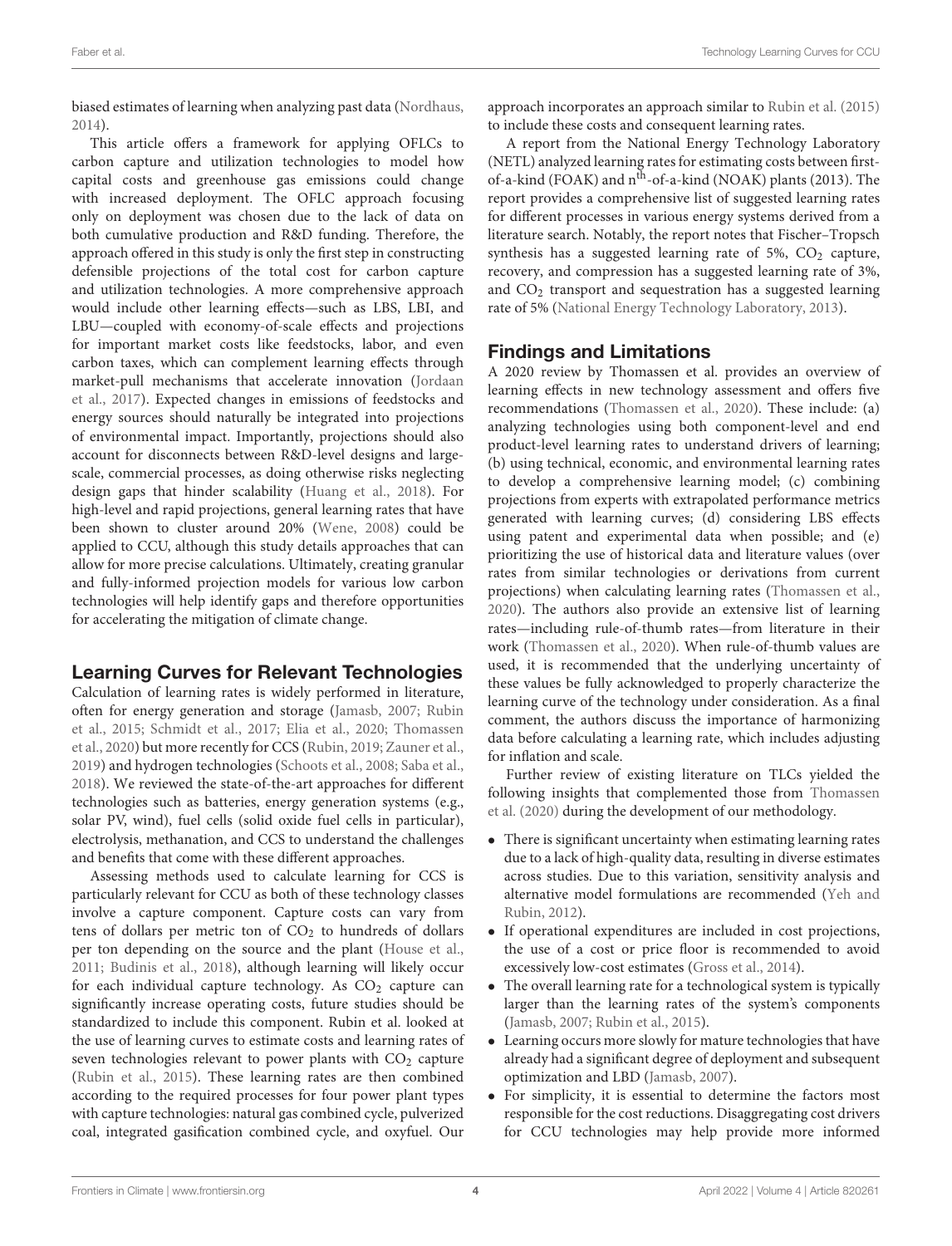predictions of cost decreases moving forward (Rivera-Tinoco et al., [2012;](#page-12-11) [Elia et al., 2020\)](#page-11-5).

- The influence of cost drivers such as learning (both by doing and by researching, among others), economies of scale, and markets (encapsulating feedstock, labor, and energy costs) are often different at different stages of development (i.e., research and development, demonstration, market formation, and full commercialization). In the early stages of technological development, learning, particularly LBS, is generally more important, while at later stages market demand and economies of scale take over [\(Rivera-Tinoco et al., 2012;](#page-12-11) [Elia et al., 2020\)](#page-11-5).
- Generating learning curves for components rather than entire technology systems can provide more precise predictions [\(Krishnan et al., 2020\)](#page-12-23).
- Data availability is a concern for TFLC models, as R&D investment is often not reported or not transparent. As a result, LBS is often only used to qualitatively discuss the effects of further research on technological progress [\(Rubin et al., 2015\)](#page-12-14).
- For learning rates in general, the modeling approach is an important consideration when projecting costs. Modeling considerations include the choice of learning rate but also the initial cost and experience level, shape of the learning curve, consideration of a cost floor, correct measure of experience, geographical limitations, and individual components of the overall technology [\(Rubin et al., 2015\)](#page-12-14).
- Uncertainty analysis is critical for generalizable models (Rubin et al., [2015;](#page-12-14) [Elia et al., 2020\)](#page-11-5).

The authors of the aforementioned NETL report note that there are limitations when using learning curves because they cannot account for cost increases that may occur during the early stages of plant development (2013). They also argue that an S-shaped learning curve should be used, although this has policy implications as the forecasted price reductions vary widely from standard learning curves. Overall, the report summarizes the methodology provided in the IEAGHG report [\(Antes et al., 2005\)](#page-11-13). This methodology includes the following steps: (a) break each plant design into major technology subsections; (b) estimate current plant costs and contributions of each sub-section; (c) select an appropriate learning rate for each sub-section/component; (d) estimate the current capacity of major plant components; (e) set the start of learning (FOAK) and ending (NOAK) period; and (f) perform a sensitivity analysis [\(National Energy Technology Laboratory, 2013\)](#page-12-22). These steps informed the development of the methodology featured in this study.

In recent studies by Roussanaly et al. and Rubin, the authors propose a hybrid bottom-up/engineering-economic and topdown/learning curve approach for cost estimation [\(Rubin, 2019;](#page-12-19) [Roussanaly et al., 2021\)](#page-12-6). That is, the FOAK plant is estimated using a comprehensive bottom-up approach that models the costs of each component of the plant while the NOAK plant cost is generated using learning curves applied to the calculated FOAK cost [\(Rubin, 2019;](#page-12-19) [Roussanaly et al., 2021\)](#page-12-6). FOAK plants are designed with over-sized and redundant equipment to reduce risk of failure during operation. These designs tend to be optimized in mature technologies. The study further discusses several other uncertainties and contingencies typically found in FOAK plant designs. The authors also emphasize that NOAK plant costs should not be derived using a bottom-up costing approach as it is not really possible to predict the exact costs of future plants, so it is only possible to model high-level cost behaviors deriving from original FOAK costs [\(Rubin, 2019;](#page-12-19) [Roussanaly et al., 2021\)](#page-12-6). For nascent CCU technologies, an approach such as the one defined here can also allow practitioners to bypass uncertainty in future bottom-up cost estimates.

There is little literature on learning rates for CCU technology in particular, as most CCU technologies are still at low TRLs. One study created a framework for evaluating CCU technologies at low TRLs (TRL 2–4) [\(Roh et al., 2020\)](#page-12-1). Another discusses how "apples-to-apples," early-stage evaluation of CCU technologies can help guide R&D investment [\(Zimmermann et al., 2021\)](#page-12-24), which could increase the rate of LBS. The following section details this study's approach to synthesizing these insights from past literature on early-stage CCU technologies and on TLCs to ultimately apply them in a consistent and harmonized manner to CCU technology assessment.

## PROPOSED TLC METHODOLOGY

To derive TLCs for CCU, we first investigate which method can be applied depending on the data available. As CCU systems generally involve multiple subsystems or components composing the overall process, the hybrid method proposed by Rubin et al. is applicable [\(Rubin et al., 2013\)](#page-12-25). Here, the one-factor learning rate is employed first, where LR is the learning rate and  $\alpha$  is the learning index.  $\alpha$  can be derived from Equation (2) using Equation (4).

$$
-\alpha = \frac{\log(1 - LR)}{\log(2)}\tag{4}
$$

Either a historical learning rate for a given CCU pathway or a rate for the same or a similar technology from literature should be chosen and justified, based on their tier method from Thomassen et al. [\(2020\)](#page-12-7). The learning index can then be calculated for use in the projection.

As learning generally occurs with equipment rather than operational inputs such as materials or energy, learning rates are most often applied to capital expenditures (CapEx) rather than both CapEx and operating expenditures (OpEx). For example, learning for solar PV technologies is often expressed in terms of the change in dollars per kilowatt over time (de La Tour et al., [2013;](#page-11-14) [Görig and Breyer, 2016;](#page-11-4) [Kavlak et al., 2018\)](#page-11-15), with dollars per kilowatt being a common metric when discussing the capital expenditures associated with solar energy generation. Here, CapEx are calculated using a series of steps to reach "total plant costs." First, the total direct cost (TDC) of the plant and the factor for the indirect cost  $(f_{indirect})$  must be calculated or estimated from literature in order to calculate the engineering, procurement, and construction (EPC) cost of the plant using Equation (5).

$$
EPC = TDC^*(1 + f_{indirect}) \tag{5}
$$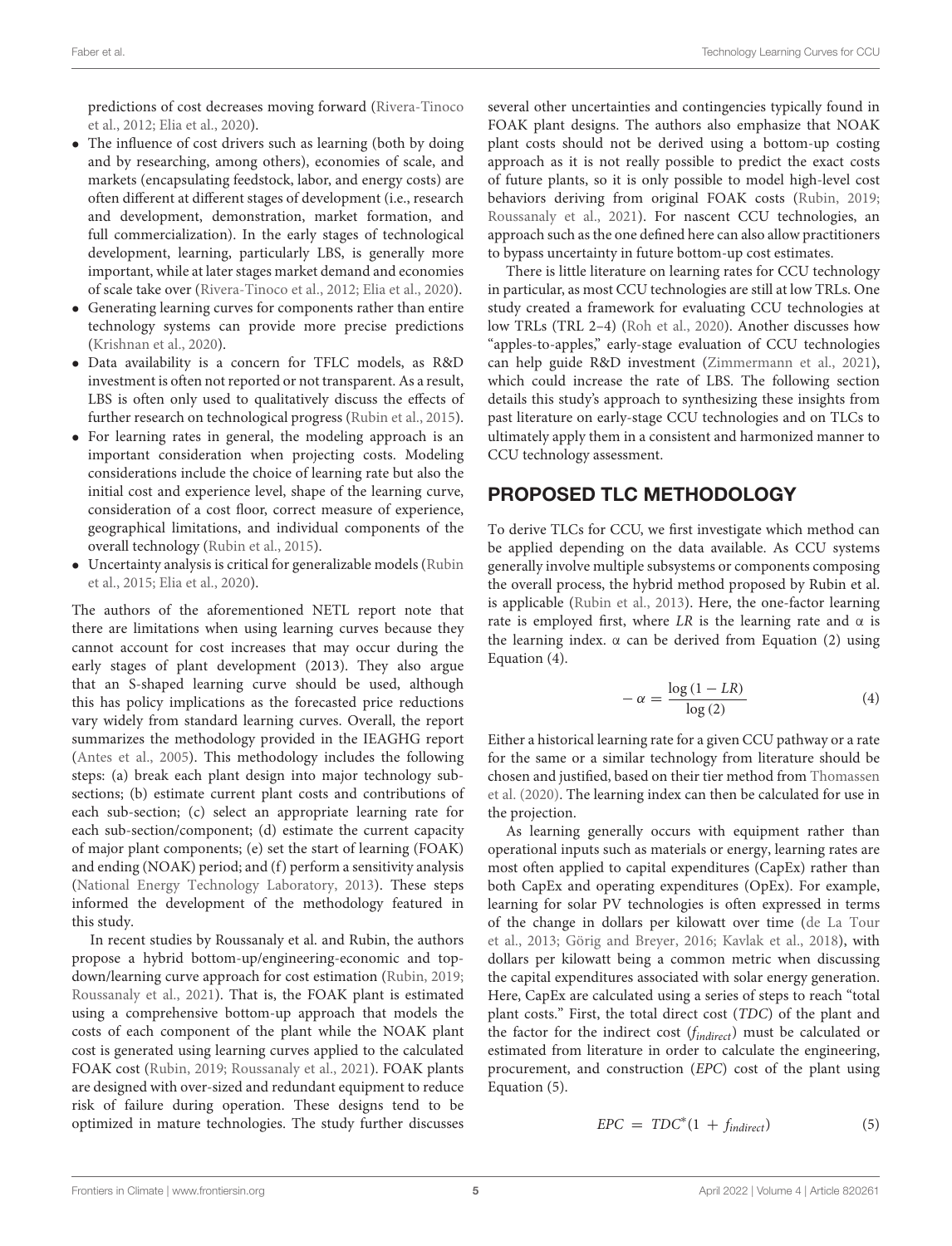Factors for process contingency  $(f_{process})$  and project contingency  $(f_{project})$  must then be used with the EPC cost in Equation (6) to estimate the total plant costs (TPC) for a FOAK plant. TPC is used synonymously with CapEx in the rest of this study.

$$
TPC_{FOAK} = EPC^* (1 + f_{process} + f_{project})
$$
 (6)

Next, the previously-calculated learning index  $\alpha$  and N, the number of plants necessary to reach the desired NOAK plant, can be applied to  $TPC_{FOAK}$  using Equation (7) to calculate total plant costs for the NOAK plant ( $TPC_{NOAK}$ ) [\(Rubin et al., 2013\)](#page-12-25).

$$
TPC_{NOAK} = TPC_{FOAK} * N^{-\alpha} \tag{7}
$$

In addition to the whole-system approach, a more granular approach for estimating cost learning is presented where in the first step the learning rate is estimated for each system element individually [similar to what is recommended by [Roussanaly et al. \(2021\)](#page-12-6) and [Rubin \(2019\)](#page-12-19)] and in the second step a composite learning rate (LR<sub>composite</sub>) is derived for the overall system as shown in Equation (8). approach proposed here excludes any considerations of OpEx as learning is traditionally only applied to capital expenditures, but if OpEx were to be considered, then a similar principle would apply. Costs for variable raw material and energy needs, which would be considered as operating expenditures, would set a cost floor, and from that point only exogenous changes to the costs of these inputs could lower costs of the system further. This methodology does not explicitly consider such changes so as to focus on technological learning of the foreground system alone.

The learning curve formulas above require an estimate of N, which is the number of plants that need to be built to reach NOAK. This number might be determined differently depending on the overarching research question. Methods for finding a suitable  $N$  could include: (a) calculating the cumulative capacity that would need to be installed for a plant to break even [\(Rubin et al., 2013\)](#page-12-25); (b) finding the cumulative capacity where the learning curve flattens out [\(Larson et al., 2020\)](#page-12-26); (c) using a number of plants that would translate into a predefined market share; or (d) using a number of plants that corresponds to those that would receive external subsidies.

$$
LR_{composite} = \sum_{i} \left[ LR_{system\ element\ i} * \frac{TDC_{system\ element\ i} * (1 + f_{indirect}) * (1 + f_{process} + f_{project})}{TPC_{overall\ system}} \right]
$$
(8)

This composite learning rate may be higher or lower than the whole-system learning rate depending on the learning rates of the system elements and the indirect and contingency factors for each system element. Once the composite rate is calculated, a learning index can be derived and applied to FOAK metrics using the same method shown in this section.

For projecting GHG emissions, a similar approach is followed. Emissions for the FOAK plant  $(GHG_{FOAK})$  must be estimated and a separate learning rate and learning index for emissions specifically may need to be calculated as well. Environmental learning rates could be estimated based on historical data or using CapEx learning rates as proxies. While emissions for a system could technically go to zero if every part of the system were fully decarbonized, in this approach there is a limit on emissions decreases that can arise from learning alone. This methodology's projections of environmental learning are inclusive of factors traditionally considered as OpEx, and this poses stoichiometric and energetic limits on how efficient the process can be. Thus, the minimum level of emissions of the foreground system which could be based on factors such as a 100% reaction rate or 100% heat recovery—is represented in Equation (9) as  $GHG_{min}$ .

$$
GHG_{NOAK} = MAX\left\{ GHG_{FOAK} * N^{-\alpha}, GHG_{\min}\right\}
$$
 (9)

Any further progress after reaching  $GHG_{min}$  would need to come from factors exogenous to the system under consideration (i.e., from the background system), such as less emissionsintensive electricity or feedstock materials. The CapEx learning

# CASE STUDY: DIRECT AQUEOUS MINERALIZATION

#### Introduction

As one of the largest emitters of anthropogenic  $CO<sub>2</sub>$  accounting for ∼7% of global emissions, the cement industry in particular needs solutions to move toward a sustainable future [\[International Energy Agency \(IEA\), 2018;](#page-11-16) le Quéré et al., [2018\]](#page-12-27). Around 50% of these emissions are direct process emissions released from limestone during the calcination to produce clinker [\(Hoenig and Schneider, 2002\)](#page-11-17). Given that these emissions will occur as long as limestone is used as a feedstock for cement production, they cannot be mitigated by increasing energy efficiency or switching to alternative fuels. Hence, many believe that solutions such as CCUS will play a significant role in decarbonizing the cement industry. The general idea is to not emit  $CO<sub>2</sub>$  directly but rather to store or use produced  $CO<sub>2</sub>$ as a feedstock for products. One technological concept that has been developed in this area is so-called " $CO<sub>2</sub>$  carbonation" also often referred to as "CO<sub>2</sub> mineralization." With this technology,  $CO<sub>2</sub>$  reacts with activated minerals or industrial waste to form carbonates [\(Gerdemann et al., 2007;](#page-11-18) [Sanna et al., 2014;](#page-12-28) Eikeland et al., [2015;](#page-11-19) [Ostovari et al., 2020\)](#page-12-29), which store  $CO<sub>2</sub>$  permanently. The obtained carbonates can be used as cementitious materials for various purposes, such as for fillers, cement additives, or clinker substitutes [\(Sanna et al., 2014;](#page-12-28) [Romanov et al., 2015;](#page-12-30) [Kremer et al., 2019\)](#page-11-20). Cement is a competitive commodity market, and major hurdles for implementing CCU technologies in the cement industry are their costs and economic viability [\(Zimmermann and Schomäcker, 2017\)](#page-12-3). Analyzing the effects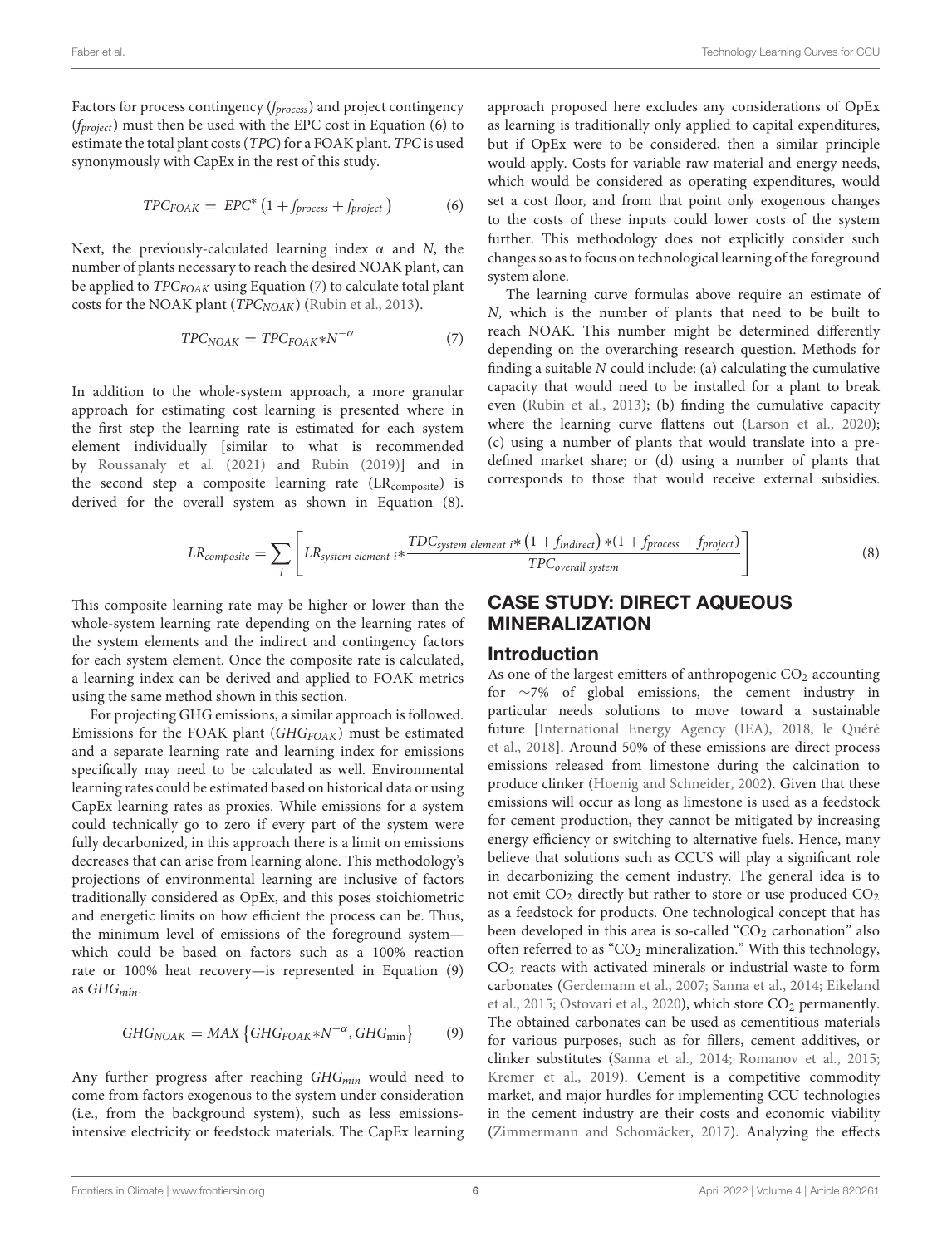

<span id="page-6-0"></span>of technological learning is crucial for identifying the cost reduction or environmental improvement that can be realized when transitioning from a new technology (a FOAK plant) to a widely used technology (a NOAK plant).

# Process Description

Multiple processes for  $CO<sub>2</sub>$  carbonation have been proposed, and they can be categorized into direct and indirect processes. Direct processes react minerals in a pressurized autoclave using an aqueous slurry with additives in one step [\(Sanna et al., 2014\)](#page-12-28). In contrast, indirect processes extract alkaline earth metal oxides and treat them in a first step and then react them with  $CO<sub>2</sub>$ to form carbonates in a second step. Due to its simplicity in design, we used data for a direct process based on a publication by Ostovari et al. and Strunge et al. in this case study (2020, 2021). For direct processes, multiple minerals feedstocks such as olivineor serpentine-bearing rocks have been proposed in the literature [\(Geerlings and Zevenhoven, 2013;](#page-11-21) [Sanna et al., 2014;](#page-12-28) Romanov et al., [2015\)](#page-12-30). Both mineral feedstocks require a pre-treatment step; olivine-bearing rocks must first be crushed and ground for activation whereas serpentines require an additional calcination step for activation [\(Gerdemann et al., 2007;](#page-11-18) [Sanna et al., 2014;](#page-12-28) [Stopic et al., 2018;](#page-12-32) [Kremer et al., 2019\)](#page-11-20). The CO<sub>2</sub> necessary for the carbonation reaction comes from flue gas or ambient air and must first be captured and compressed. Post-treatment steps such as separation might have to be added to reach commercial specifications for supplementary cementitious materials (Sanna et al., [2014;](#page-12-28) [Kremer et al., 2019;](#page-11-20) [Ostovari et al., 2020;](#page-12-29) Strunge et al., [2022\)](#page-12-33). Some of the separated material will then have to be landfilled. The general process is shown in **[Figure 1](#page-6-0)**.

Following previous work in [Strunge et al. \(2022\)](#page-12-33), the case study uses the process described by [Eikeland et al. \(2015\)](#page-11-19) where Mg-silicate rich minerals (i.e., olivine-bearing rocks) are ground to 10  $\mu$ m in diameter and are reacted with captured CO<sub>2</sub> in an aqueous solution using the additives NaCl and NaHCO<sub>3</sub> under increased temperature and pressure (T = 185 $\degree$ C, p = 100 bar).

<span id="page-6-1"></span>TABLE 1 | TRL definitions of the relevant system elements.

| Step                     | Equipment                          | <b>Estimated</b><br><b>TRL</b> | Comment                               |  |
|--------------------------|------------------------------------|--------------------------------|---------------------------------------|--|
| $CO2$ capture            | $CO2$ capture plant<br>(i.e., MEA) | 6                              | Pilot trials                          |  |
| Compression              | $CO2$ compression                  | 9                              | Commercially<br>available             |  |
| Mineral<br>pre-treatment | Cone crusher                       | 9                              | Commercially<br>available             |  |
|                          | <b>Ball mill</b>                   | 9                              | Commercially<br>available             |  |
|                          | SMD mill                           | 9                              | Commercially<br>available             |  |
| $CO2$ carbonation        | Carbonation<br>4<br>reactor        |                                | Preliminary<br>process<br>development |  |
| Post-treatment           | Separation                         | 9                              | Commercially<br>available             |  |
|                          | Dryer                              | 9                              | Commercially<br>available             |  |

An overall product yield of 75–100% can be achieved (Eikeland et al., [2015\)](#page-11-19).

# System Data

To begin estimating the technological learning of the process, we first identify the TRL for each system element. These are located in **[Table 1](#page-6-1)**.

The simplest method to estimate the capital expenditure for  $NOAK (CapEx<sub>NOAK</sub>)$  is finding applicable existing learning rates and applying them to the corresponding parts of the system. Assumptions for the whole-system learning rate are based on the estimations by [Rubin et al. \(2015\)](#page-12-14) for energy generation using coal-fired power plants with CCS (i.e., integrated gasification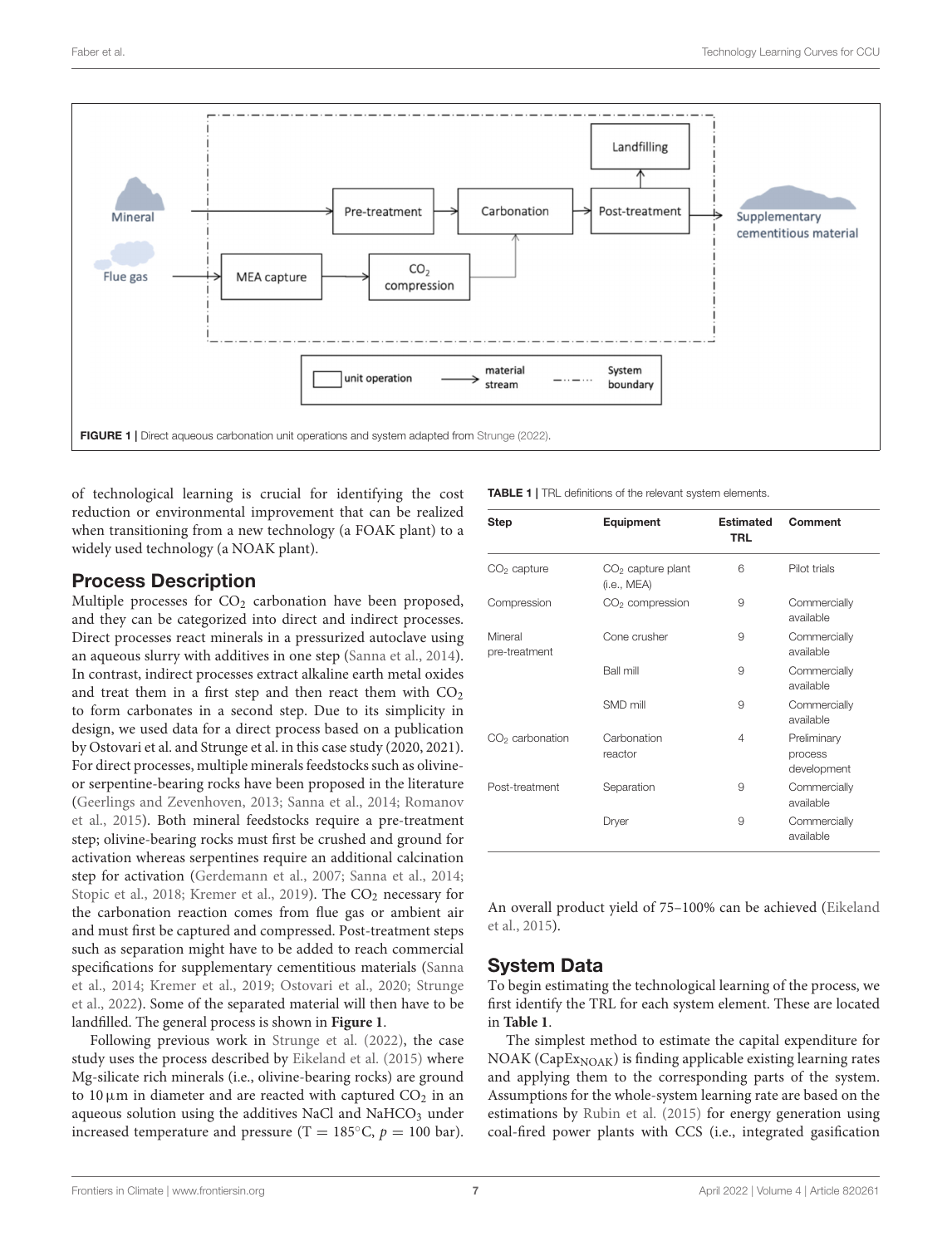<span id="page-7-2"></span>TABLE 2 | Assumed indirect costs, contingencies, and learning rates for system (guidelines for deriving project and process contingencies are shown in [Tables 3](#page-7-0), [Table 4](#page-7-1)).

| <b>Description</b>    | Value % | <b>References</b>                                                              |  |
|-----------------------|---------|--------------------------------------------------------------------------------|--|
| LR system             | 10.55   | Rubin et al., 2015                                                             |  |
| $f_{\text{indirect}}$ | 14      | Anantharaman et al., 2018                                                      |  |
| $t_{\text{process}}$  | 50      | <b>Electric Power Research</b><br>Institute, 1993; AACE<br>International, 2011 |  |
| $t_{\text{project}}$  | 35      | Electric Power Research<br>Institute, 1993                                     |  |

<span id="page-7-0"></span>TABLE 3 | Guidelines for deriving process contingency (Electric Power Research Institute, [1993;](#page-11-23) [AACE International, 2011;](#page-11-24) [Rubin et al., 2015\)](#page-12-14).

| <b>Technology status</b>              | Process contingency % |  |
|---------------------------------------|-----------------------|--|
| New concept with limited data         | >40                   |  |
| Concept with bench-scale data         | $30 - 70$             |  |
| Small pilot plant data                | $20 - 35$             |  |
| Full-sized modules have been operated | $5 - 20$              |  |
| Process is used commercially          | $0 - 10$              |  |

<span id="page-7-1"></span>TABLE 4 | Guidelines for deriving project contingency (Electric Power Research Institute, [1993;](#page-11-23) [AACE International, 2011;](#page-11-24) [Rubin et al., 2015\)](#page-12-14).

| <b>Cost classification</b>            | Design effort | Project contingency % |  |
|---------------------------------------|---------------|-----------------------|--|
| Class I (similar to AACE Class 5/4)   | Simplified    | $30 - 50$             |  |
| Class II (similar to AACE Class 3)    | Preliminary   | $15 - 30$             |  |
| Class III (similar to AACE Class 3/2) | Detailed      | $10 - 20$             |  |
| Class IV (similar to AACE Class 1)    | Finalized     | $5 - 10$              |  |

combined cycle and pulverized coal combustion, both equipped with post-combustion capture). The unit operations of both of these processes feature similar equipment that allows for grinding, gravity separation, post-combustion capture, and CO<sup>2</sup> compression, for example. Assumptions including process contingencies are shown in **[Table 2](#page-7-2)**.

Guidelines for deriving process and project contingencies are provided in **[Tables 3](#page-7-0)**, **[4](#page-7-1)**.

The system element assumptions are shown in **[Table 5](#page-8-0)**. Using solely the system elements for a bottom-up economic analysis is useful if an overall learning rate for the whole system is unavailable or if the technology learning is applied at a higher level of detail [\(Rubin et al., 2013\)](#page-12-25).

For the techno-economic part of the case study, capacity and CapEx data for the FOAK plant were adapted from [Anantharaman et al. \(2018\)](#page-11-22) and [Strunge et al. \(2022\)](#page-12-33), leading to a  $TDC_{FOAK}$  of around \$150 per metric ton of mineral product. This derivation assumes a constant plant capacity of 500,000 metric tons of product per year or  $160,000$  tons of  $CO<sub>2</sub>$  stored each year. Data from [Ostovari et al. \(2020\)](#page-12-29) on emissions from electricity and thermal energy consumption along with material use and transportation data were used to calculate  $GHG_{FOAK}$  for the process, which was ultimately around  $330 \text{ kg CO}_2$ -eq per metric ton of the mineral product. Full calculations can be viewed in the file in the **[Supplementary Material](#page-11-25)**.

#### **Results**

For the case study featured here, we assume that up to 5% of the [1](#page-7-3)93 cement plants in Western Europe<sup>1</sup> will receive public subsidies, translating to about 10 plants at the NOAK level. This is only one way to estimate the number of NOAK plants, but it can help determine whether a given CCU process will be economically viable when external funding ceases. For the wholesystem approach, CapExFOAK are around \$320 per metric ton of mineral product per year and the estimated learning rate is 10.6%, resulting in CapEx<sub>NOAK</sub> of ∼\$220/t for the tenth plant. The system element approach has CapEx<sub>FOAK</sub> of around \$290 per metric ton of mineral product per year (which is lower than the FOAK cost in the whole-system approach due to lower process contingencies for constituent processes) and estimates a slightly lower composite learning rate of 10.5%. These estimates result in  $CapEx_{NOAK}$  of approximately \$200/t when using the system element approach as shown in **[Figure 2](#page-8-1)**. Results represent projected gains from technological learning alone and do not account for changes in the cost of factors external to the analysis, such as changes in raw materials and energy costs, which will also likely have significant effects on system costs. However, it can be quite difficult if not impossible to fully separate the effects of exogenous and endogenous factors on cost [\(Nordhaus, 2014\)](#page-12-17).

Generally, technology learning is applied to capital expenditures. However, as technology learning affects the entire plant, it also influences other criteria and indicators. Here, we apply the concept of technology learning to the GHG emissions environmental indicator using the methodology proposed in a previous section.

Greenhouse gas emissions in kilograms of carbon dioxide equivalent were first calculated on a per metric ton of product basis for the FOAK plant. An emissions floor was then calculated using two proxy factors: recycling of additives and process yield. The use of these proxy factors allows the results to account for theoretical limits, as the recycling of additives and process yield cannot exceed 100%. The GHG emissions for the core processes in the foreground system cannot be further improved if an ideal yield and additive recycling rate have been reached, although emissions for the overall process can decrease further due to changes in exogenous variables in the background system, however, as discussed below. The general approach for modeling the effects of learning on emissions can be used with any life cycle inventory parameters of interest across CCU systems.

An environmental learning rate of 4.35% was assumed based on the average learning rate for operating and maintenance costs for post-combustion  $CO<sub>2</sub>$  capture facilities from [Rubin et al.](#page-12-34) [\(2007\)](#page-12-34). This rate was used as a proxy due to the correlation between energy consumption, energy-related operations costs, and GHG emissions. **[Figure 3](#page-9-0)** shows the results of the analysis. GHG emissions of the process alone (which exclude credits

<span id="page-7-3"></span><sup>1</sup><https://www.cemnet.com/global-cement-report/>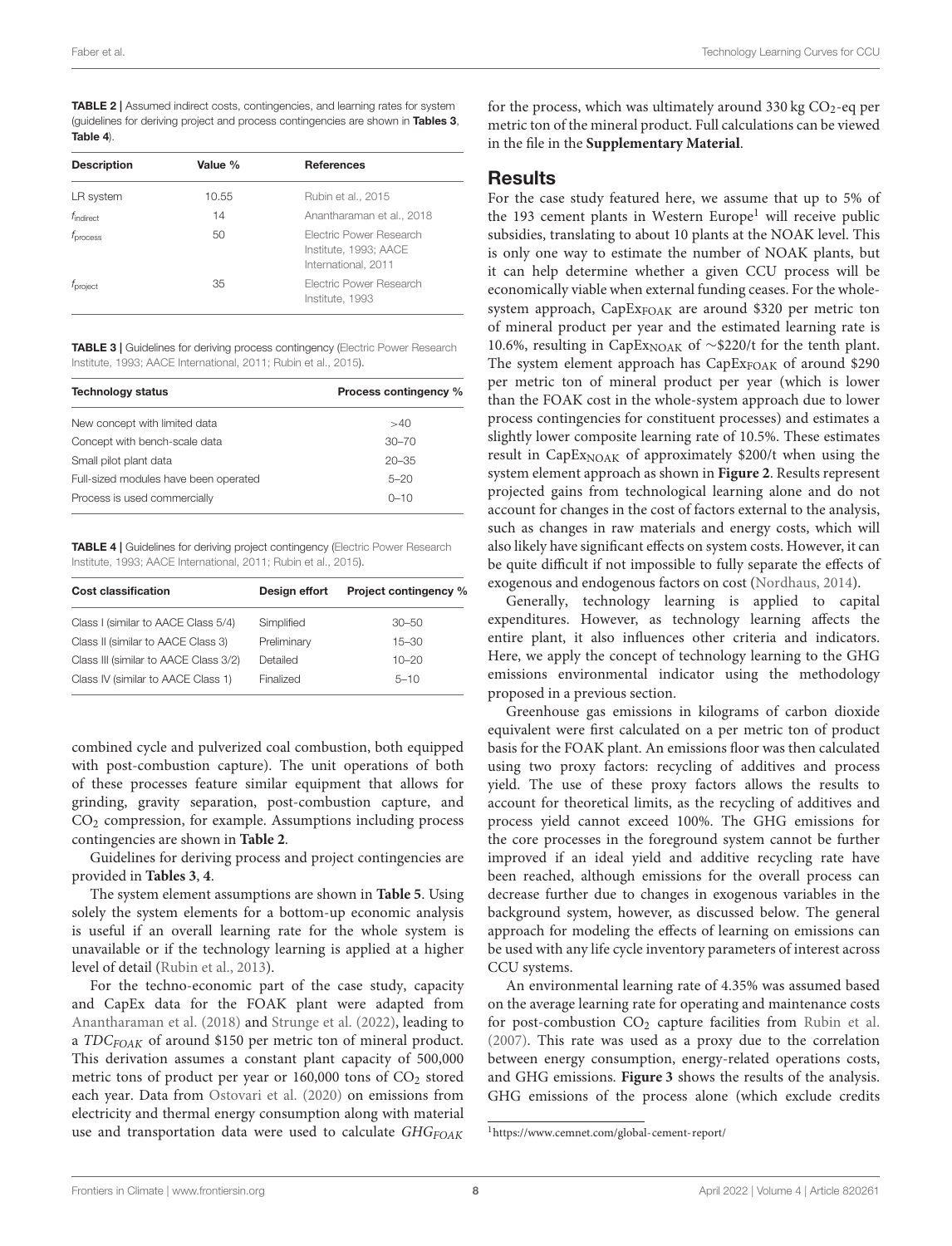<span id="page-8-0"></span>TABLE 5 | Assumed indirect costs, contingencies, and learning rates for system elements (guidelines for deriving process and project contingencies are shown in [Tables 3](#page-7-0), [4](#page-7-1)).

|                       | $CO2$ capture and<br>compression % | Mineral<br>pre-treatment % | Reactor (CO <sub>2</sub><br>carbonation) % | Utilities % | <b>Post-treatment</b><br>$\frac{0}{0}$ | <b>References</b>                                                       |
|-----------------------|------------------------------------|----------------------------|--------------------------------------------|-------------|----------------------------------------|-------------------------------------------------------------------------|
| LR system element     | 10                                 | 5                          | 15                                         | 5           | 5                                      | Estimates based on TRLs                                                 |
| $f_{\text{indirect}}$ | 14                                 | 14                         | 14                                         | 14          | 14                                     | Anantharaman et al., 2018                                               |
| f <sub>process</sub>  | 28                                 | 5                          | 50                                         | 13          | 13                                     | Electric Power Research<br>Institute, 1993; AACE<br>International, 2011 |
| f <sub>project</sub>  | 35                                 | 35                         | 35                                         | 35          | 35                                     | Electric Power Research<br>Institute, 1993                              |



<span id="page-8-1"></span>from the mineral storage of the captured  $CO<sub>2</sub>$ ) would be reduced from ∼330 kg CO<sub>2</sub>-eq per ton of the mineral product for the FOAK plant to  $285 \text{ kg } CO_2$ -eq/t for the tenth plant. Storage credits were excluded from these calculations to focus exclusively on emissions arising from the core processes in the foreground system; if these credits were included, the mineralization process itself could be carbon negative depending on the system boundary. The technological limit of additive recycling and process yield is reached after building about 30 plants, and no further improvement of GHG emissions from the core processes in the foreground system will likely occur. However, there may be improvements in GHG emissions due to factors in the background system, such as the decarbonization of heat and electricity as well as electrified transportation of raw materials. It is important to emphasize that the technology learning curves in this study apply to the core processes in the foreground system rather than these external factors in the background system, which would need to be modeled separately.

#### Sensitivity Analysis

Sensitivity analysis can help demonstrate how sensitive final results for CapEx and GHG emissions are to various inputs. Such analysis can help identify what would have to be true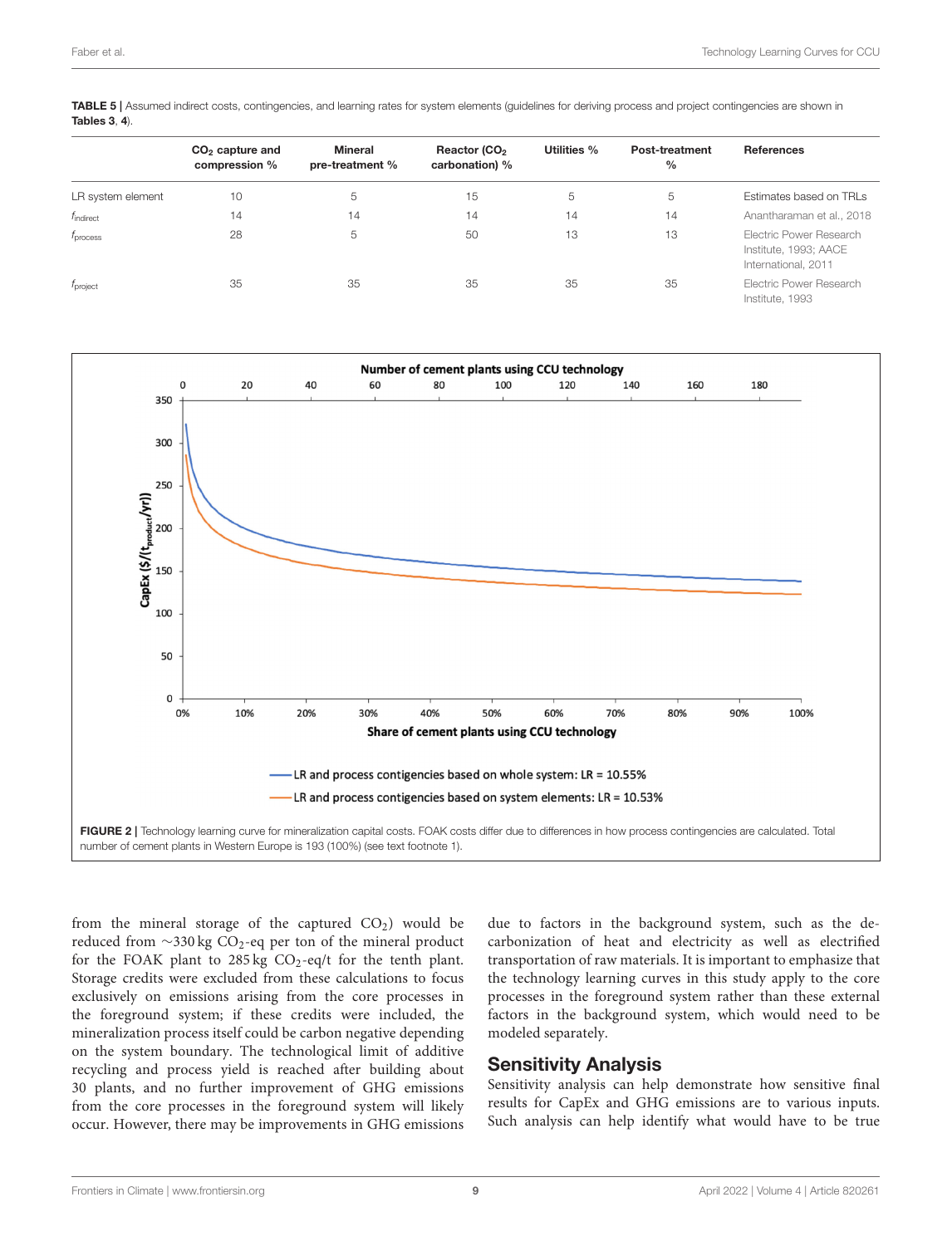

<span id="page-9-0"></span>in order to meet certain targets, including economic and environmental viability relative to the status quo. A simple, oneway sensitivity analysis (i.e., where only one input parameter is altered at a time) was conducted using the results in the previous section. The results are shown in **[Figure 4](#page-10-0)**. Two input parameters for TLCs were altered: the learning rate and number of plants required to reach NOAK relative to the base values. The results demonstrate that the selection of the learning rate has a significantly higher impact on the outcomes relative to the estimated number of plants to reach NOAK. As the sensitivity of the GHG emission calculations is lower than for the CapEx, it also shows that the impact of changing the learning rate decreases when the overall learning rate is lower.

#### Case Study Conclusions

Being a significant emitter of greenhouse gases, the cement industry has developed a series of new technologies for the capture and utilization of carbon dioxide including mineral carbonation, producing cementitious materials with lower emission footprints. The economic and environmental characteristics of these technologies can improve when transitioning from a new technology (FOAK) to a mature technology (NOAK) due to technological learning. The methodology proposed in this study, if paired with sampling of estimated baseline trajectories, can help determine the scale of deployment necessary to meet target CapEx and greenhouse gas emissions per unit of mineral product. Understanding this necessary scale can assist with determining proper incentive structures and making comparisons between different climate mitigation pathways.

# DISCUSSION AND CONCLUSION

In this study, we present how the concept of technology learning can be applied to the estimation of capital expenditure and greenhouse gas emissions for various CCU technologies. We show the approaches for applying learning rates to CapEx based on whole systems, to CapEx based on system elements, and to GHG emissions based on proxy factors. As expected, CapEx and GHG emissions decrease with deployment when accounting for technology learning. Learning could be further applied to additional criteria and indicators, such as operational expenditure and costs of goods sold or even other technology performance metrics. Furthermore, this analysis can help determine the scale at which cost or emissions goals can be met, which can in turn aid in the process of determining necessary levels of government incentives or even carbon taxes to enable proliferation of the technology in the marketplace.

The magnitude of technology learning is essential information, potentially changing outcomes in economic, environmental, or social criteria and leading to more informed decision-making in technology research, development and deployment. These considerations and modeling techniques will help industry, policymakers, and academics alike identify and accelerate economically viable pathways toward a sustainable future. For example, policymakers can use learning curves to help conduct cost–benefit analysis on particular policies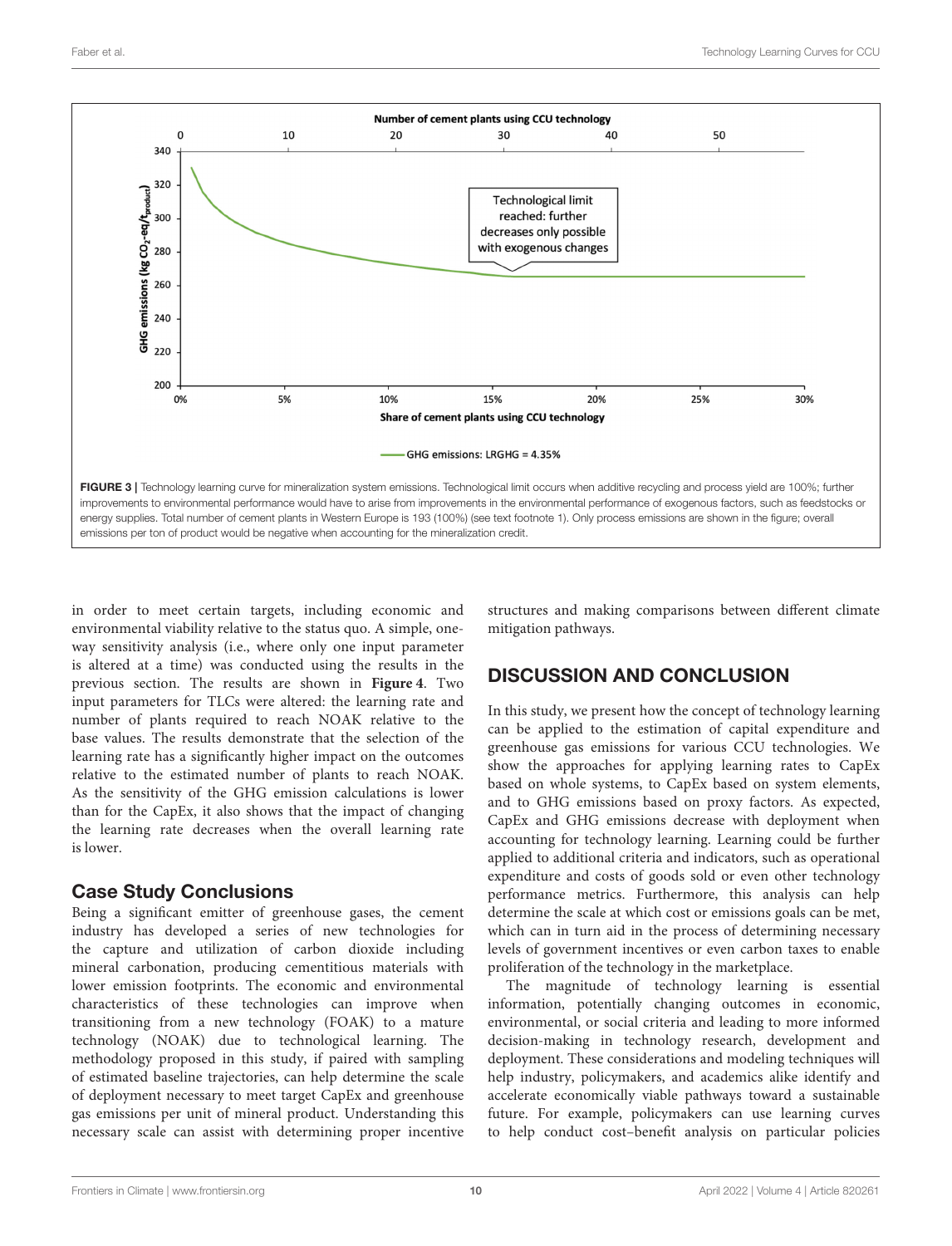

<span id="page-10-0"></span>and determine the returns to society from subsidizing certain technologies [\(Duke and Kammen, 1999\)](#page-11-26).

However, the robustness of this forecast is limited due to significant data gaps and general uncertainty. To improve the quality of emerging CCU pathways assessments a more coordinated effort in generating and building data inventories at different scales and maturity levels is critical. Practitioners of life cycle and techno-economic assessment of CCU technologies should focus on transparently and accurately reporting relevant data and indicators to enable more informed quantification of TLCs over time. Previous comparative studies [\(Nagy et al.,](#page-12-35) [2013;](#page-12-35) [Farmer and Lafond, 2016;](#page-11-27) [Lafond et al., 2018\)](#page-12-36) of technological learning have relied heavily upon corresponding product-level data recorded over several years, with much of it recorded in the Santa Fe Institute Performance Curve Database.[2](#page-10-1) A similar database devoted to CCU technologies that is also inclusive of emissions performance over time would be extremely useful in the development of increasingly accurate learning curves, particularly as many TLC estimation studies rely on hindcasting to develop relatively high-resolution models. This is especially the case as measuring improvements in emissions performance over time is becoming increasingly important and there is currently very little data on environmental learning rates.

Over time, updated TLCs for CCU technologies will enable a more accurate understanding of cost and emissions trajectories, ultimately enabling better decisions regarding further investments of time and resources. When integrated with theoretical minimum emissions and costs as determined by LCA and TEA, respectively, TLCs will assist with determining if and when a particular CCU pathway will be environmentally and economically viable. Such information will help better inform private investors about the potential impact and profitability of their investments. More importantly, it will also inform governments about further subsidies, taxes, regulations, or R&D funding that may be required to increase the viability of CCU technologies. CCU companies could also use these results to understand whether further innovations, increased scale, more favorable policies, or a combination are required for them to succeed.

With a limited number of years to completely decarbonize society to reach the global goal of limiting warming to 1.5◦C, understanding the progress and development of climate technologies is more important than ever. Scholars, technology developers, investors, and governments need as much information as possible to compare all possible portfolios of climate solutions and mitigate potential innovation bottlenecks. Modeling technological learning curves for carbon capture and utilization technologies will help these stakeholders understand the potential promise and pitfalls in CCU, allowing for more informed and higher-impact decisions.

# DATA AVAILABILITY STATEMENT

The original contributions presented in the study are included in the article/**[Supplementary Material](#page-11-25)**, further inquiries can be directed to the corresponding author/s.

# AUTHOR CONTRIBUTIONS

TL and FB: conceptualization. AR: investigation. GF, AR, TS, TL, AZ, SM, and LT: writing—original draft. GF, AR, TL, MH,

<span id="page-10-1"></span><sup>2</sup><http://pcdb.santafe.edu/>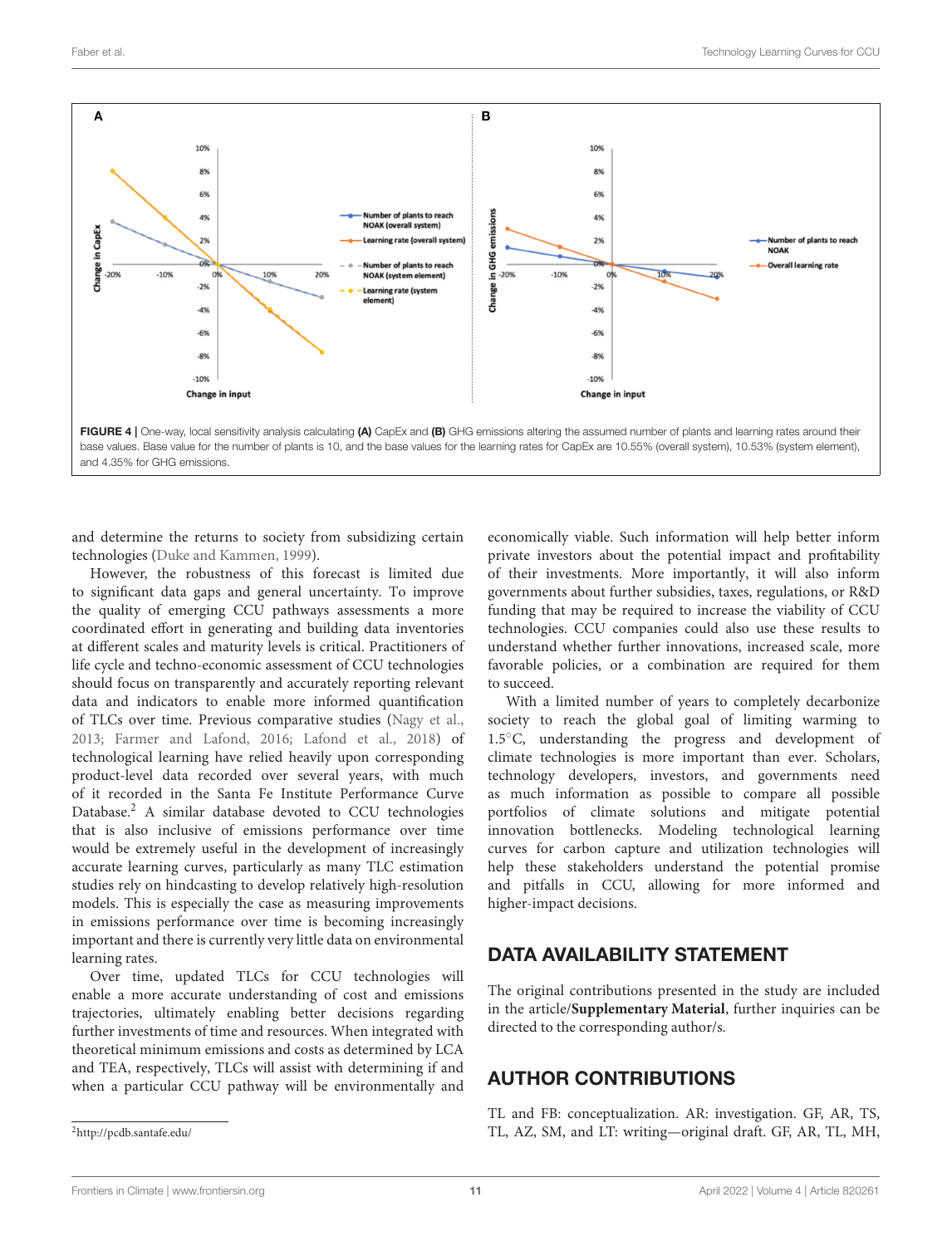and SM: writing—review and editing. GF, AR, MH, FB, and SM: methodology. GF and TS: visualization. TS, AZ, and LT: case study conceptualization and analysis. FB, SM, and LT: supervision. All authors contributed to the article and approved the submitted version.

#### FUNDING

GF: Global CO<sub>2</sub> Initiative. AR: National Research Council of Canada. TS: Global CO<sub>2</sub> Initiative. TL: EIT Climate-KIC (Cofunded by the European Union). AZ: Netzero.Partners, Berlin. MH: Dutch Research Foundation (NWO), Project: 'Global environmental trade-offs of renewable energy technologies' (016.Vici.170.190). FB: National Research Council of Canada. SM: U.S. Department of Energy National Energy Technology Laboratory (NETL) Contract Number DE-FE0025912. LT: National Renewable Energy Laboratory.

#### **REFERENCES**

- <span id="page-11-24"></span>AACE International (2011). Cost Estimate Classification System – as Applied in Engineering, Procurement, and Construction for the Process Industries.
- <span id="page-11-22"></span>Anantharaman, R., Berstad, D., Cinti, G., De Lena, E., Gatti, M., Hoppe, H., et al. (2018). CEMCAP framework for comparative techno-economic analysis of CO2 capture from cement plants - D3.2 (Revision 2). Zenodo. doi: [10.5281/zenodo.1257112](https://doi.org/10.5281/zenodo.1257112)
- <span id="page-11-13"></span>Antes, M., Yeh, S., and Berkenpas, M. (2005). Estimating Future Trends in the Cost of CO2 Capture Technologies. Final Report to IEA GHG RandD Program.
- <span id="page-11-11"></span>Budinis, S., Krevor, S., Dowell, N., mac, Brandon, N., and Hawkes, A. (2018). An assessment of CCS costs, barriers and potential. Energy Strategy Rev. 22, 61–81. doi: [10.1016/j.esr.2018.08.003](https://doi.org/10.1016/j.esr.2018.08.003)
- <span id="page-11-0"></span>CO<sup>2</sup> Sciences and Global CO<sup>2</sup> Initiative (2016). Global Roadmap for Implementing CO<sub>2</sub> Utilization.
- <span id="page-11-3"></span>Cremonese, L., Olfe-Kräutlein, B., Strunge, T., Naims, H., Zimmermann, A., Langhorst, T., et al. (2020). Making Sense of Techno-Economic Assessment and Life Cycle Assessment Studies for  $CO<sub>2</sub>$  Utilization: a Guide on How to Commission, Understand, and Derive Decisions From TEA and LCA Studies. Global CO<sup>2</sup> Initiative. doi: [10.3998/2027.42/156039](https://doi.org/10.3998/2027.42/156039)
- <span id="page-11-14"></span>de La Tour, A., Glachant, M., and Ménière, Y. (2013). Predicting the costs of photovoltaic solar modules in 2020 using experience curve models. Energy 62, 341–348. doi: [10.1016/j.energy.2013.09.037](https://doi.org/10.1016/j.energy.2013.09.037)
- <span id="page-11-26"></span>Duke, R., and Kammen, D. M. (1999). The economics of energy market transformation programs. Energy J. 20. doi: [10.5547/ISSN0195-6574-EJ-Vol20-No4-2](https://doi.org/10.5547/ISSN0195-6574-EJ-Vol20-No4-2)
- <span id="page-11-19"></span>Eikeland, E., Blichfeld, A. B., Tyrsted, C., Jensen, A., and Iversen, B. B. (2015). Optimized carbonation of magnesium silicate mineral for CO2 storage. ACS Appl. Mater. Interfaces 7, 5258–5264. doi: [10.1021/am508432w](https://doi.org/10.1021/am508432w)
- <span id="page-11-23"></span>Electric Power Research Institute (1993). Technical Assessment Guide Volume 1: Electricity Supply (1993). TR-102276-V1R1.
- <span id="page-11-5"></span>Elia, A., Kamidelivand, M., Rogan, F., and Gallachóir, B. Ó. (2020). Impacts of innovation on renewable energy technology cost reductions. Renew. Sustain. Energy Rev. [138:110488. doi: 10.1016/j.rser.2020.](https://doi.org/10.1016/j.rser.2020.110488) 110488
- <span id="page-11-27"></span>Farmer, J. D., and Lafond, F. (2016). How predictable is technological progress? Res. Policy [45, 647–665. doi: 10.1016/j.respol.2015.](https://doi.org/10.1016/j.respol.2015.11.001) 11.001
- <span id="page-11-21"></span>Geerlings, H., and Zevenhoven, R. (2013).  $CO<sub>2</sub>$  mineralizationbridge between storage and utilization of CO2. Annu. Rev. Chem. Biomol. Eng. [4, 103–117. doi: 10.1146/annurev-chembioeng-062011-](https://doi.org/10.1146/annurev-chembioeng-062011-080951) 080951

#### ACKNOWLEDGMENTS

The authors would like to acknowledge the support and feedback from the entire International CCU Assessment Harmonization Group, which includes representatives from the National Energy Technology Laboratory, the National Renewable Energy Laboratory, Argonne National Laboratory, the National Research Council of Canada, IASS Potsdam, TU Berlin, RWTH Aachen, The University of Sheffield, the Global  $CO<sub>2</sub>$  Initiative at the University of Michigan, and EIT Climate-KIC. Volker Sick and Tim Skone offered expert oversight of this project along with all the other teams in the group.

## SUPPLEMENTARY MATERIAL

<span id="page-11-25"></span>The Supplementary Material for this article can be found [online at: https://www.frontiersin.org/articles/10.3389/fclim.](https://www.frontiersin.org/articles/10.3389/fclim.2022.820261/full#supplementary-material) 2022.820261/full#supplementary-material

- <span id="page-11-18"></span>Gerdemann, S. J., O'Connor, W. K., Dahlin, D. C., Penner, L. R., and Rush, H. (2007). Ex situ aqueous mineral carbonation. Environ. Sci. Technol. 41, 2587–2593. doi: [10.1021/es0619253](https://doi.org/10.1021/es0619253)
- <span id="page-11-4"></span>Görig, M., and Breyer, C. (2016). Energy learning curves of PV systems. Environ. Prog. Sustain. Energy 35, 914–923. doi: [10.1002/ep.12340](https://doi.org/10.1002/ep.12340)
- <span id="page-11-12"></span>Gross, R., Heptonstall, P., Greenacre, P., Candelise, C., Jones, F., and Castillo Castillo, A. (2014). Presenting the Future: An Assessment of Future Cost Estimation Methodologies in the Electricity Sector. UK Energy Research Center.
- <span id="page-11-1"></span>Hepburn, C., Adlen, E., Beddington, J., Carter, E. A., Fuss, S., mac Dowell, N., et al. (2019). The technological and economic prospects for  $CO<sub>2</sub>$  utilization and removal. Nature 575, 87–97. doi: [10.1038/s41586-019-1681-6](https://doi.org/10.1038/s41586-019-1681-6)
- <span id="page-11-17"></span>Hoenig, V., and Schneider, M. (2002). CO<sub>2</sub> Reduction in the Cement Industry. VDZ Congress.
- <span id="page-11-10"></span>House, K. Z., Baclig, A. C., Ranjan, M., van Nierop, E. A., Wilcox, J., and Herzog, H. J. (2011). Economic and energetic analysis of capturing CO<sub>2</sub> from ambient air. Proc. Nat. Acad. Sci. U.S.A. [108, 20428–20433. doi: 10.1073/pnas.10122](https://doi.org/10.1073/pnas.1012253108) 53108
- <span id="page-11-8"></span>Huang, K. J., Li, L., and Olivetti, E. A. (2018). Designing for manufacturing scalability in clean energy research. Joule 2, 1642–1647. doi: [10.1016/j.joule.2018.07.020](https://doi.org/10.1016/j.joule.2018.07.020)
- <span id="page-11-16"></span>International Energy Agency (IEA) (2018). Technology Roadmap: Low-Carbon Transition in the Cement Industry.
- <span id="page-11-2"></span>International Energy Agency (IEA) (2019). Putting CO<sub>2</sub> to Use. Available online at:<https://www.iea.org/reports/putting-co2-to-use>
- <span id="page-11-9"></span>Jamasb, T. (2007). Technical change theory and learning curves: patterns of progress in electricity generation technologies. Energy J. 28. doi: [10.5547/ISSN0195-6574-EJ-Vol28-No3-4](https://doi.org/10.5547/ISSN0195-6574-EJ-Vol28-No3-4)
- <span id="page-11-7"></span>Jordaan, S. M., Romo-Rabago, E., McLeary, R., Reidy, L., Nazari, J., and Herremans, I. M. (2017). The role of energy technology innovation in reducing greenhouse gas emissions: a case study of Canada. Renew. Sustain. Energy Rev. 78, 1397–1409. doi: [10.1016/j.rser.2017.05.162](https://doi.org/10.1016/j.rser.2017.05.162)
- <span id="page-11-15"></span>Kavlak, G., McNerney, J., and Trancik, J. E. (2018). Evaluating the causes of cost reduction in photovoltaic modules. Energy Policy 123, 700–710. doi: [10.1016/j.enpol.2018.08.015](https://doi.org/10.1016/j.enpol.2018.08.015)
- <span id="page-11-6"></span>Kouvaritakis, N., Soria, A., and Isoard, S. (2000). Modelling energy technology dynamics: methodology for adaptive expectations models with learning by doing and learning by searching. Int. J. Glob. Energy 14, 104–115. doi: [10.1504/IJGEI.2000.004384](https://doi.org/10.1504/IJGEI.2000.004384)
- <span id="page-11-20"></span>Kremer, D., Etzold, S., Boldt, J., Blaum, P., Hahn, K. M., Wotruba, H., et al. (2019). Geological mapping and characterization of possible primary input materials for the mineral sequestration of carbon dioxide in Europe. Minerals 9:485. doi: [10.3390/min9080485](https://doi.org/10.3390/min9080485)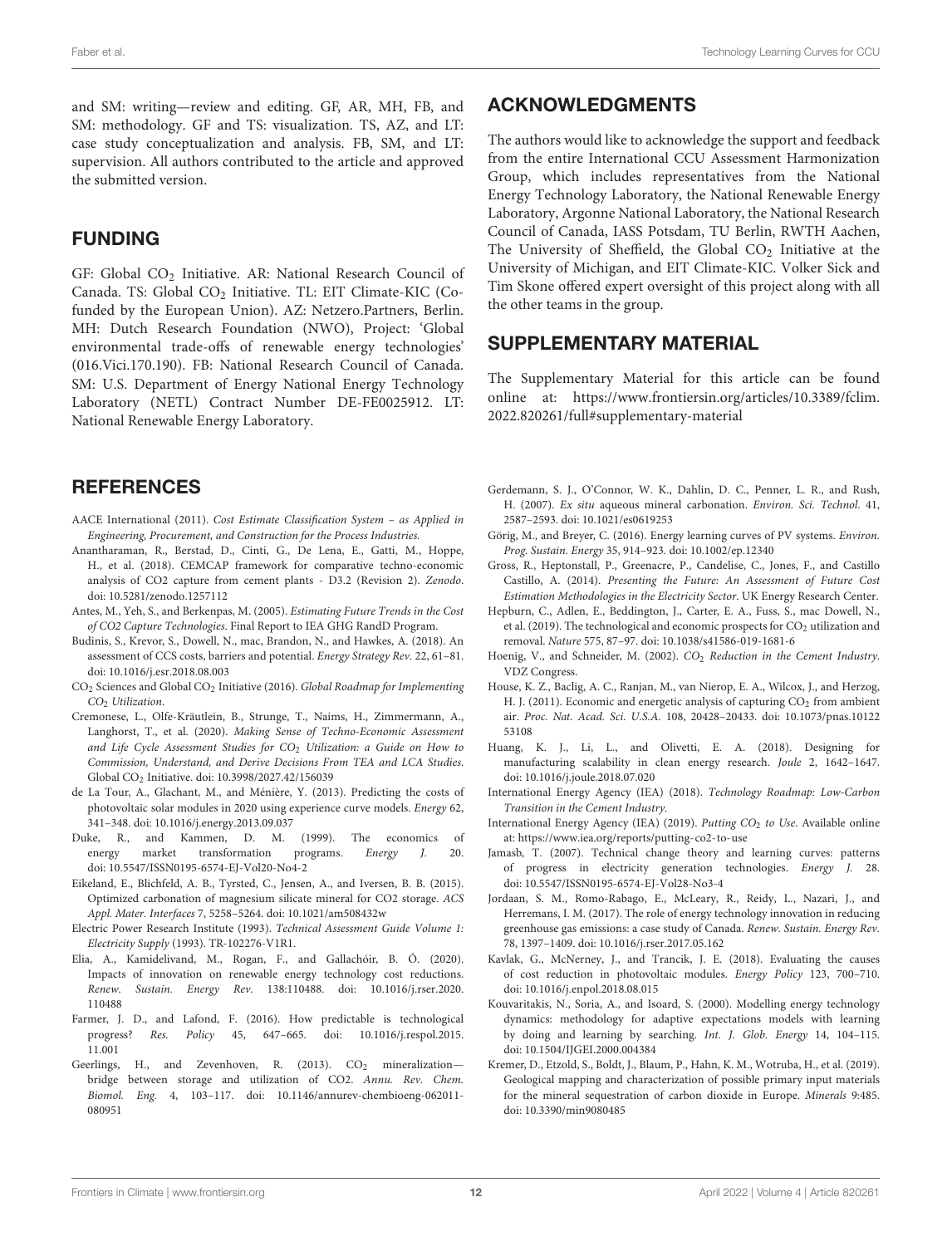- <span id="page-12-23"></span>Krishnan, S., Fairlie, M., Andres, P., de Groot, T., and Kramer, G. J. (2020). "Power to gas (H2): alkaline electrolysis," in Technological Learning in the Transition to a Low-Carbon Energy System (Elsevier), 165–187. doi: [10.1016/B978-0-12-818762-3.00010-8](https://doi.org/10.1016/B978-0-12-818762-3.00010-8)
- <span id="page-12-36"></span>Lafond, F., Bailey, A. G., Bakker, J. D., Rebois, D., Zadourian, R., McSharry, P., et al. (2018). How well do experience curves predict technological progress? A method for making distributional forecasts. Technol. Forecast. Soc. Change [128, 104–117. doi: 10.1016/j.techfore.2017.](https://doi.org/10.1016/j.techfore.2017.11.001) 11.001
- <span id="page-12-26"></span>Larson, E. D., Kreutz, T. G., Greig, C., Williams, R. H., Rooney, T., Gray, E., et al. (2020). Design and analysis of a low-carbon lignite/biomass-to-jet fuel demonstration project. Appl. Energy 260:114209. doi: [10.1016/j.apenergy.2019.114209](https://doi.org/10.1016/j.apenergy.2019.114209)
- <span id="page-12-27"></span>le Quéré, C., Andrew, R. M., Friedlingstein, P., Sitch, S., Hauck, J., Pongratz, J., et al. (2018). Global carbon budget 2018. Earth Syst. Sci. Data 10, 2141–2194. doi: [10.5194/essd-10-2141-2018](https://doi.org/10.5194/essd-10-2141-2018)
- <span id="page-12-0"></span>Mac Dowell, N., Fennell, P. S., Shah, N., and Maitland, G. C. (2017). The role of CO2 capture and utilization in mitigating climate change. Nat. Clim. Change 7, 243–249. doi: [10.1038/nclimate3231](https://doi.org/10.1038/nclimate3231)
- <span id="page-12-12"></span>McDonald, A., and Schrattenholzer, L. (2001). Learning rates for energy technologies. Energy Policy [29, 255–261. doi: 10.1016/S0301-4215\(00\)](https://doi.org/10.1016/S0301-4215(00)00122-1) 00122-1
- <span id="page-12-35"></span>Nagy, B., Farmer, J. D., Bui, Q. M., and Trancik, J. E. (2013). Statistical basis for predicting technological progress. PLoS ONE 8:e52669. doi: [10.1371/journal.pone.0052669](https://doi.org/10.1371/journal.pone.0052669)
- <span id="page-12-22"></span>National Energy Technology Laboratory (2013). Technology Learning Curve (FOAK to NOAK).
- <span id="page-12-17"></span>Nordhaus, W. D. (2014). The perils of the learning model for modeling endogenous technological change. Energy J. 35, 1–13. doi: [10.5547/01956574.35.1.1](https://doi.org/10.5547/01956574.35.1.1)
- <span id="page-12-29"></span>Ostovari, H., Sternberg, A., and Bardow, A. (2020). Rock 'n'use of CO<sub>2</sub>: carbon footprint of carbon capture and utilization by mineralization. Sustain. Energy Fuels 4, 4482–4496. doi: [10.1039/D0SE00190B](https://doi.org/10.1039/D0SE00190B)
- <span id="page-12-11"></span>Rivera-Tinoco, R., Schoots, K., and van der Zwaan, B. (2012). Learning curves for solid oxide fuel cells. Energy Conv. Manag. 57, 86–96. doi: [10.1016/j.enconman.2011.11.018](https://doi.org/10.1016/j.enconman.2011.11.018)
- <span id="page-12-1"></span>Roh, K., Bardow, A., Bardow, A., Bardow, A., Bardow, A., Bongartz, D., et al. (2020). Early-stage evaluation of emerging CO<sub>2</sub> utilization technologies at low technology readiness levels. Green Chem. 22, 3842–3859. doi: [10.1039/C9GC04440J](https://doi.org/10.1039/C9GC04440J)
- <span id="page-12-30"></span>Romanov, V., Soong, Y., Carney, C., Rush, G. E., Nielsen, B., and O'Connor, W. (2015). Mineralization of carbon dioxide: a literature review. ChemBioEng Rev. 2, 231–256. doi: [10.1002/cben.201500002](https://doi.org/10.1002/cben.201500002)
- <span id="page-12-6"></span>Roussanaly, S., Rubin, E. S., van der Spek, M., Booras, G., Berghout, N., Fout, T., et al. (2021). Towards improved guidelines for cost evaluation of carbon capture and storage. doi: [10.2172/1779820](https://doi.org/10.2172/1779820)
- <span id="page-12-19"></span>Rubin, E. S. (2019). Improving cost estimates for advanced low-carbon power plants. Int. J. Greenhouse Gas Control [88, 1–9. doi: 10.1016/j.ijggc.2019.](https://doi.org/10.1016/j.ijggc.2019.05.019) 05.019
- <span id="page-12-14"></span>Rubin, E. S., Azevedo, I. M. L., Jaramillo, P., and Yeh, S. (2015). A review of learning rates for electricity supply technologies. Energy Policy 86, 198–218. doi: [10.1016/j.enpol.2015.06.011](https://doi.org/10.1016/j.enpol.2015.06.011)
- <span id="page-12-25"></span>Rubin, E. S., Short, C., Booras, G., Davison, J., Ekstrom, C., Matuszewski, M., et al. (2013). A proposed methodology for  $CO<sub>2</sub>$  capture and storage cost estimates. Int. J. Greenhouse Gas Control [17, 488–503. doi: 10.1016/j.ijggc.2013.](https://doi.org/10.1016/j.ijggc.2013.06.004) 06.004
- <span id="page-12-34"></span>Rubin, E. S., Yeh, S., Antes, M., Berkenpas, M., and Davison, J. (2007). Use of experience curves to estimate the future cost of power plants with  $CO<sub>2</sub>$  capture. Int. J. Greenhouse Gas Control [1, 188–197. doi: 10.1016/S1750-5836\(07\)](https://doi.org/10.1016/S1750-5836(07)00016-3) 00016-3
- <span id="page-12-21"></span>Saba, S. M., Müller, M., Robinius, M., and Stolten, D. (2018). The investment costs of electrolysis–A comparison of cost studies from the past 30 years. Int. J. Hydrogen Energy [43, 1209–1223. doi: 10.1016/j.ijhydene.2017.](https://doi.org/10.1016/j.ijhydene.2017.11.115) 11.115
- <span id="page-12-28"></span>Sanna, A., Uibu, M., Caramanna, G., Kuusik, R., and Maroto-Valer, M. M. (2014). A review of mineral carbonation technologies to sequester CO 2. Chem. Soc. Rev. [43, 8049–8080. doi: 10.1039/C4C](https://doi.org/10.1039/C4CS00035H) S00035H
- <span id="page-12-18"></span>Schmidt, O., Hawkes, A., Gambhir, A., and Staffell, I. (2017). The future cost of electrical energy storage based on experience rates. Nat. Energy 2:17110. doi: [10.1038/nenergy.2017.110](https://doi.org/10.1038/nenergy.2017.110)
- <span id="page-12-20"></span>Schoots, K., Ferioli, F., Kramer, G. J., and van der Zwaan, B. C. C. (2008). Learning curves for hydrogen production technology: an assessment of observed cost reductions. Int. J. Hydrogen Energy 33, 2630–2645. doi: [10.1016/j.ijhydene.2008.03.011](https://doi.org/10.1016/j.ijhydene.2008.03.011)
- <span id="page-12-5"></span>Skone, T. J., Mutchek, M., Krynock, M., Cooney, G., Pegallapati, A., Rai, S., et al. (2019). Carbon Dioxide Utilization Life Cycle Analysis Guidance. Available online at: [https://netl.doe.gov/projects/files/](https://netl.doe.gov/projects/files/NETLCO2ULCAGuidanceDocument_092019.pdf) [NETLCO2ULCAGuidanceDocument\\_092019.pdf](https://netl.doe.gov/projects/files/NETLCO2ULCAGuidanceDocument_092019.pdf)
- <span id="page-12-32"></span>Stopic, S., Dertmann, C., Modolo, G., Kegler, P., Neumeier, S., Kremer, D., et al. (2018). Synthesis of magnesium carbonate via carbonation [under high pressure in an autoclave.](https://doi.org/10.3390/met8120993) Metals 8:993. doi: 10.3390/met81 20993
- <span id="page-12-31"></span>Strunge, T. (2022). The Costs of  $CO<sub>2</sub>$  Carbonation in the Cement Industry. Available online at:<https://www.nature.com/articles/s43247-022-00390-0>
- <span id="page-12-33"></span>Strunge, T., Renforth, P., and van der Spek, M. (2022). Towards a business case for CO2 mineralisation in the cement industry. Commun. Earth Environ. 3. doi: [10.21203/rs.3.rs-478558/v1](https://doi.org/10.21203/rs.3.rs-478558/v1)
- <span id="page-12-7"></span>Thomassen, G., van Passel, S., and Dewulf, J. (2020). A review on learning effects in prospective technology assessment. Renew. Sustain. Energy Rev. 130:109937. doi: [10.1016/j.rser.2020.109937](https://doi.org/10.1016/j.rser.2020.109937)
- <span id="page-12-16"></span>Wene, C.-O. (2008). Energy technology learning through deployment in competitive markets. Eng. Econ. 53, 340–364. doi: [10.1080/00137910802482287](https://doi.org/10.1080/00137910802482287)
- <span id="page-12-13"></span>Wiesenthal, T., Dowling, P., Morbee, J., Thiel, C., Schade, B., Russ, P., et al. (2012). Technology learning curves for energy policy support. JRC Sci. Policy Rep. 332. doi: [10.2790/59351](https://doi.org/10.2790/59351)
- <span id="page-12-8"></span>William, L. B., and Harter, N. (1899). Studies on the telegraphic language: the acquisition of a hierarchy of habits. Psychol. Rev. 6, 345–375. doi: [10.1037/h0073117](https://doi.org/10.1037/h0073117)
- <span id="page-12-9"></span>Wright, T. P. (1936). Factors affecting the cost of airplanes. J. Aeronaut. Sci. 3, 122–128. doi: [10.2514/8.155](https://doi.org/10.2514/8.155)
- <span id="page-12-15"></span>Yeh, S., and Rubin, E. S. (2012). A review of uncertainties in technology experience curves. Energy Econ. [34, 762–771. doi: 10.1016/j.eneco.2011.](https://doi.org/10.1016/j.eneco.2011.11.006) 11.006
- <span id="page-12-10"></span>Zauner, A., Böhm, H., Rosenfeld, D. C., and Tichler, R. (2019). Innovative Large-Scale Energy Storage Technologies and Power-to-Gas Concepts After Optimization. D7. 7. Analysis on Future Technology Options and on Techno-Economic Optimization. Report Ares 4315303.
- <span id="page-12-24"></span>Zimmermann, A., Buchner, G. A., and Schomäcker, R. (2021). Apples and apples: a shortcut assessment framework for early-stage carbon capture and utilization technologies based on efficiency, feasibility, and risk. Energy Technol. 9. doi: [10.1002/ente.202000691](https://doi.org/10.1002/ente.202000691)
- <span id="page-12-2"></span>Zimmermann, A., Langhorst, T., Moni, S., Schaidle, J., Bensebaa, F., and Bardow, A. (2022). Early-Stage Assessment of Carbon Capture and Utilization Technologies – Current Challenges and Best Practices for Technology Readiness Level Identification and Methodology Adaptation. Frontiers in Climate.
- <span id="page-12-3"></span>Zimmermann, A., and Schomäcker, R. (2017). Assessing early-stage CO<sub>2</sub> utilization Technologies—Comparing apples and oranges? Energy Technol. 5, 850–860. doi: [10.1002/ente.201600805](https://doi.org/10.1002/ente.201600805)
- <span id="page-12-4"></span>Zimmermann, A., Wang, Y., Wunderlich, J., Buchner, G. A., Schomäcker, R., Müller, L. J., et al. (2020). Techno-Economic Assessment and Life Cycle Assessment Guidelines for CO<sub>2</sub> Utilization (Version 1.1).

**Author Disclaimer:** This project was funded by the United States Department of Energy, National Energy Technology Laboratory, in part, through a site support contract. Neither the United States Government nor any agency thereof, nor any of their employees, nor the support contractor, nor any of their employees, makes any warranty, express or implied, or assumes any legal liability or responsibility for the accuracy, completeness, or usefulness of any information, apparatus, product, or process disclosed, or represents that its use would not infringe privately owned rights. Reference herein to any specific commercial product, process, or service by trade name, trademark, manufacturer, or otherwise does not necessarily constitute or imply its endorsement, recommendation, or favoring by the United States Government or any agency thereof. The views and opinions of authors expressed